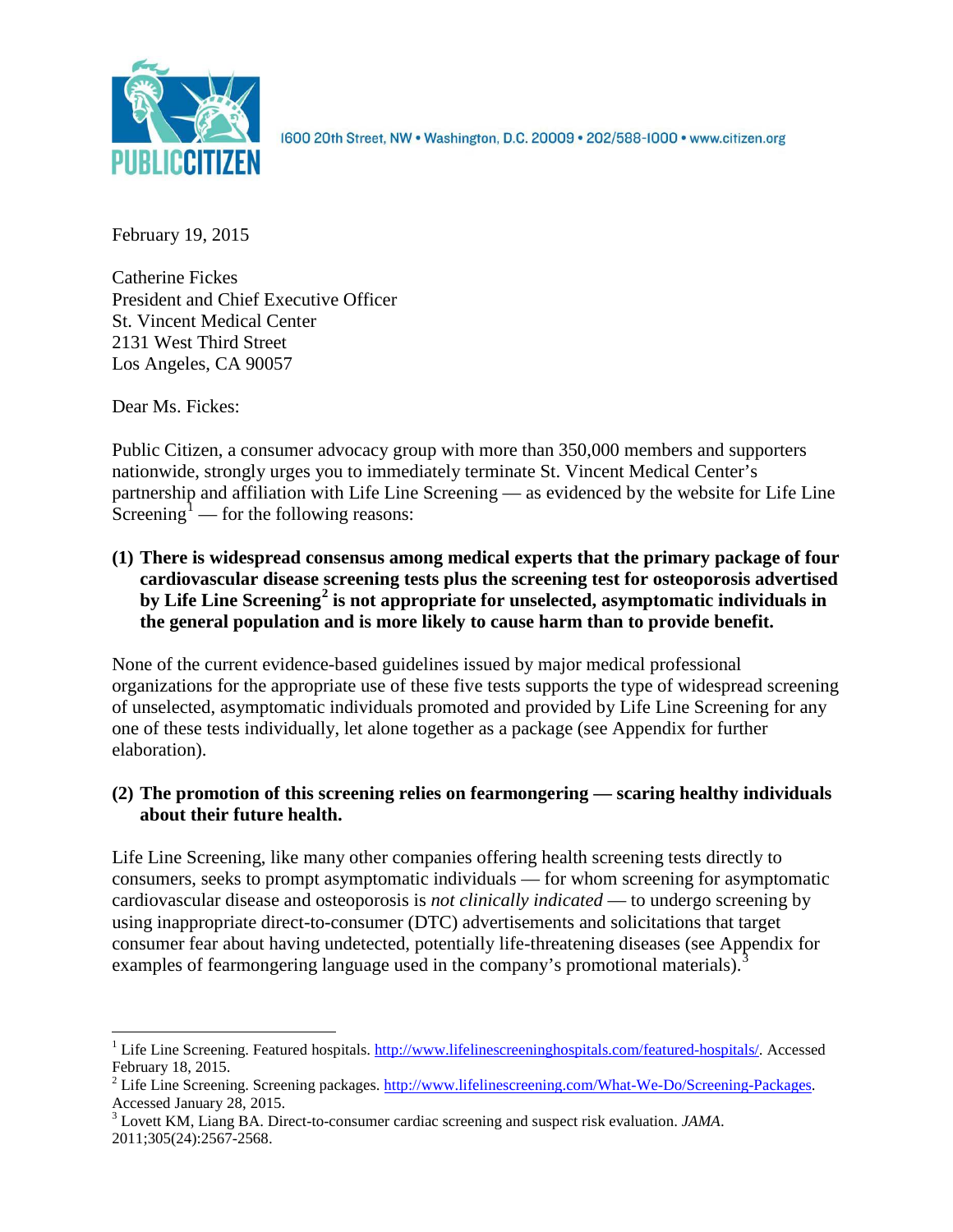## **(3) For many people, false-positive test results from this screening can lead to unfounded anxiety and additional unnecessary, risky, and costly diagnostic procedures and treatment interventions.**[4](#page-1-0),[5](#page-1-1)

Because this screening is performed broadly on *unselected, predominantly asymptomatic populations* (i.e., those not at significant risk), many people will have false**-**positive test results. False-positive results can cause unfounded anxiety and lead to additional diagnostic procedures and treatments, exposing screened individuals to additional risk of physical harm without providing offsetting benefits.

In addition to physical and psychological harms, false-positive results from medically inappropriate screening tests also cause financial harms to the people screened and to others. Unnecessary costs are borne *directly* by the screened patients/consumers for the initial screening and for some of the unnecessary follow-up testing and treatment interventions. Additionally, *indirect* cost to the broader insured population results from insurance companies passing on the costs of superfluous follow-up testing and treatment via increased premiums.

## **(4) Screening unselected, asymptomatic people will lead to** *overdiagnosis***, which occurs when individuals are diagnosed with conditions that will never cause symptoms or death.**

Some individuals undergoing inappropriate screening will have certain true-positive abnormal results, leading to the diagnosis of conditions that will never cause symptoms or death, a problem known as overdiagnosis.<sup>[6](#page-1-2)</sup> As with false-positive test results, overdiagnosis leads to unnecessary anxiety and unnecessary medical interventions. For example, imaging tests, such as the ultrasound cardiovascular disease screening tests offered by Life Line Screening, can detect abnormalities that for many people are minor and not destined to ever progress enough to cause symptoms or death; these people cannot benefit from treatment. In fact, they can only be harmed. When healthy people are systematically encouraged to get screened, overdiagnosis and the problems caused by it are made worse.<sup>[7](#page-1-3)</sup>

# **(5) The promotion and provision of this screening is** *unethical***.**

First, it is exploitative for Life Line Screening to profit from the promotion of medically nonbeneficial testing through the use of misleading advertisements and solicitations that play on people's fear. Second, this screening violates the ethical principles of beneficence (the duty to promote good and act in the best interest of the patient and the health of society) and nonmaleficence (the duty to do no harm to patients).<sup>[8](#page-1-4),[9](#page-1-5)</sup> Finally, direct-to-consumer promotional

<span id="page-1-4"></span>2012;157(10):747-748.

<span id="page-1-5"></span><span id="page-1-0"></span><sup>4</sup> Lovett KM, Liang BA. Direct-to-consumer cardiac screening and suspect risk evaluation. *JAMA*.

<span id="page-1-1"></span><sup>2011;305(24):2567-2568.</sup> <sup>5</sup> Perry S. Buyer beware on 'direct-to-consumer' health screenings. March 21, 2012. *MinnPost.*  [http://www.minnpost.com/second-opinion/2012/03/buyer-beware-direct-consumer-health-screenings.](http://www.minnpost.com/second-opinion/2012/03/buyer-beware-direct-consumer-health-screenings) Accessed January 14, 2015.

<span id="page-1-2"></span><sup>6</sup> Welch HG, Schwartz LM, Woloshin S. *Overdiagnosed: Making People Sick in the Pursuit of Health*. 1st ed. Boston, MA: Beacon Press; 2011: at *xiv*.<br><sup>7</sup> *Ibid*. Page 44.<br><sup>8</sup> Wallace EA, Schumann JH, Weinberger SE. Ethics of commercial screening tests. *Ann Intern Med*.

<span id="page-1-3"></span>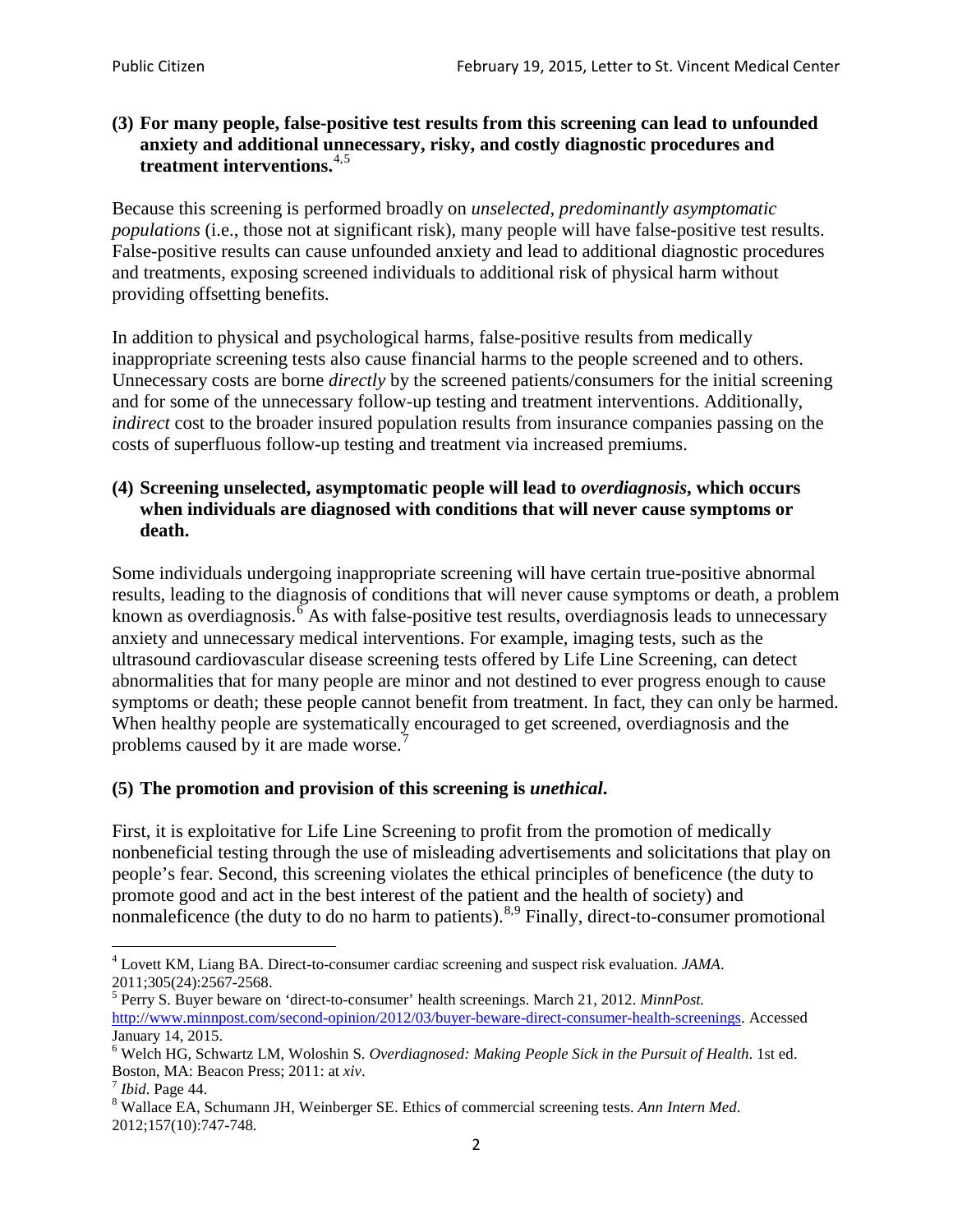materials for screening tests that fail to disclose published guidelines on recommended indications for these tests, as well as the risks of harm, violate the ethical principle of respect for persons and patient autonomy (the duty to protect and foster a patient's free, uncoerced choices). $10,11$  $10,11$ 

For these reasons, your institution's partnership with Life Line Screening does a great disservice to the community that you serve and adversely impacts public health more broadly. It is therefore imperative that your institution sever its relationship with Life Line Screening and refrain from endorsing the company's heavily promoted, nonselective, community**-**wide cardiovascular disease and osteoporosis screening programs.

Of note, many institutions like yours responded positively to similar requests from Public Citizen. In particular, on June 19, 2014, we wrote letters to 20 hospitals and medical institutions that had partnered with HealthFair, another company that inappropriately promotes similar direct-to-consumer cardiovascular disease screening tests, urging them to immediately sever their relationship with the company. [12](#page-2-2) Fifteen of the 20 institutions have informed either us or representatives of the news media that they have terminated or will be terminating their relationships with HealthFair. Public Citizen applauded these actions.

On August 11, 2014, the *Journal of the American Medical Association* published a Viewpoint article critical of hospital relationships with DTC disease screening companies.<sup>13</sup> The article co-authored by Erik Wallace, M.D., Associate Dean for the Colorado Springs Branch of the University of Colorado School of Medicine; John Schumann, M.D., Interim President, University of Oklahoma-Tulsa; and Steven Weinberger, M.D., Executive Vice President and Chief Executive Officer of the American College of Physicians, the pre**-**eminent national organization of internists — concluded as follows:

If the primary goal of hospitals and DTC screening companies is to improve the health of the populations they serve, then both entities should provide clear and convincing evidence of net benefit with the tests and treatments they offer. Given the controversy over the values and ethics of DTC screening companies and the services they offer, hospitals should clearly and publicly explain their relationships with DTC screening companies, given the lack of evidence to support mass vascular screenings. Hospitals also should justify such relationships transparently or, as Public Citizen suggests, sever such relationships.

Finally, we would also like to call to your attention the fact that on January 22, 2015, Public Citizen requested that the Federal Trade Commission investigate the advertising and promotional

<sup>&</sup>lt;sup>9</sup> Snyder L, American College of Physicians Ethics, Professionalism, and Human Rights Committee. American College of Physicians ethics manual. Sixth edition. Ann Intern Med. 2012;156(1):73-104.

<span id="page-2-0"></span><sup>&</sup>lt;sup>10</sup> Wallace EA, Schumann JH, Weinberger SE. Ethics of commercial screening tests. *Ann Intern Med*. 2012;157(10):747-748.

<span id="page-2-1"></span> $11$  Snyder L, American College of Physicians Ethics, Professionalism, and Human Rights Committee. American College of Physicians ethics manual: Sixth edition. *Ann Intern Med*. 2012;156(1):73-104.<br><sup>12</sup> Public Citizen. Letters to twenty hospitals and medical institutions asking them to end their partnerships with

<span id="page-2-2"></span>HealthFair. [http://www.citizen.org/hrg2206.](http://www.citizen.org/hrg2206) Accessed October 2, 2014.

<span id="page-2-3"></span><sup>13</sup> Wallace EA, Schumann JH, Weinberger SE. Hospital relationships with direct-to-consumer screening companies. *JAMA*. 2014;312(9):891-892. Published online August 11, 2014. doi:10.1001/jama.2014.9500.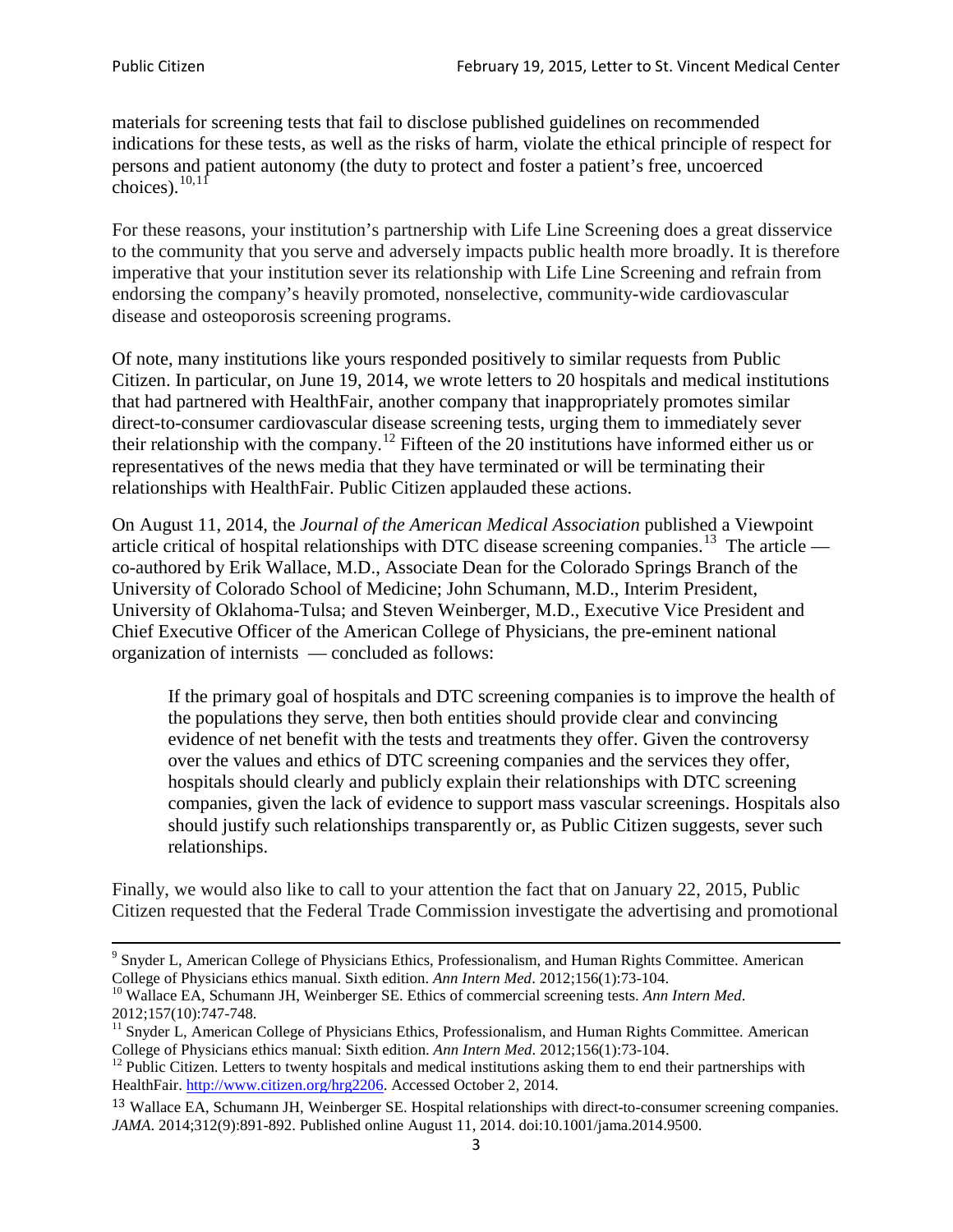activities of Life Line Screening. There is evidence that the company's advertising and promotional materials contain numerous statements that may be deceptive within the meaning of the Federal Trade Commission Act. These materials make unsubstantiated medical-benefit efficacy claims about Life Line Screening's primary cardiovascular disease and osteoporosis screening package, and they omit information material to consumers regarding the risks of adverse health-related outcomes and financial harms that may result from the screening.

Thank you for your prompt attention to this important patient safety and public health issue. Please contact us when you end your relationship with Life Line Screening.

Sincerely,

Vikram Krishnasamy, M.D., M.P.H. Researcher Public Citizen's Health Research Group

Michael Carome, M.D. **Director** Public Citizen's Health Research Group

Sidney M. Wolfe, M.D. Founder and Senior Adviser Public Citizen's Health Research Group

cc: Robert Issai, President and CEO, Daughters of Charity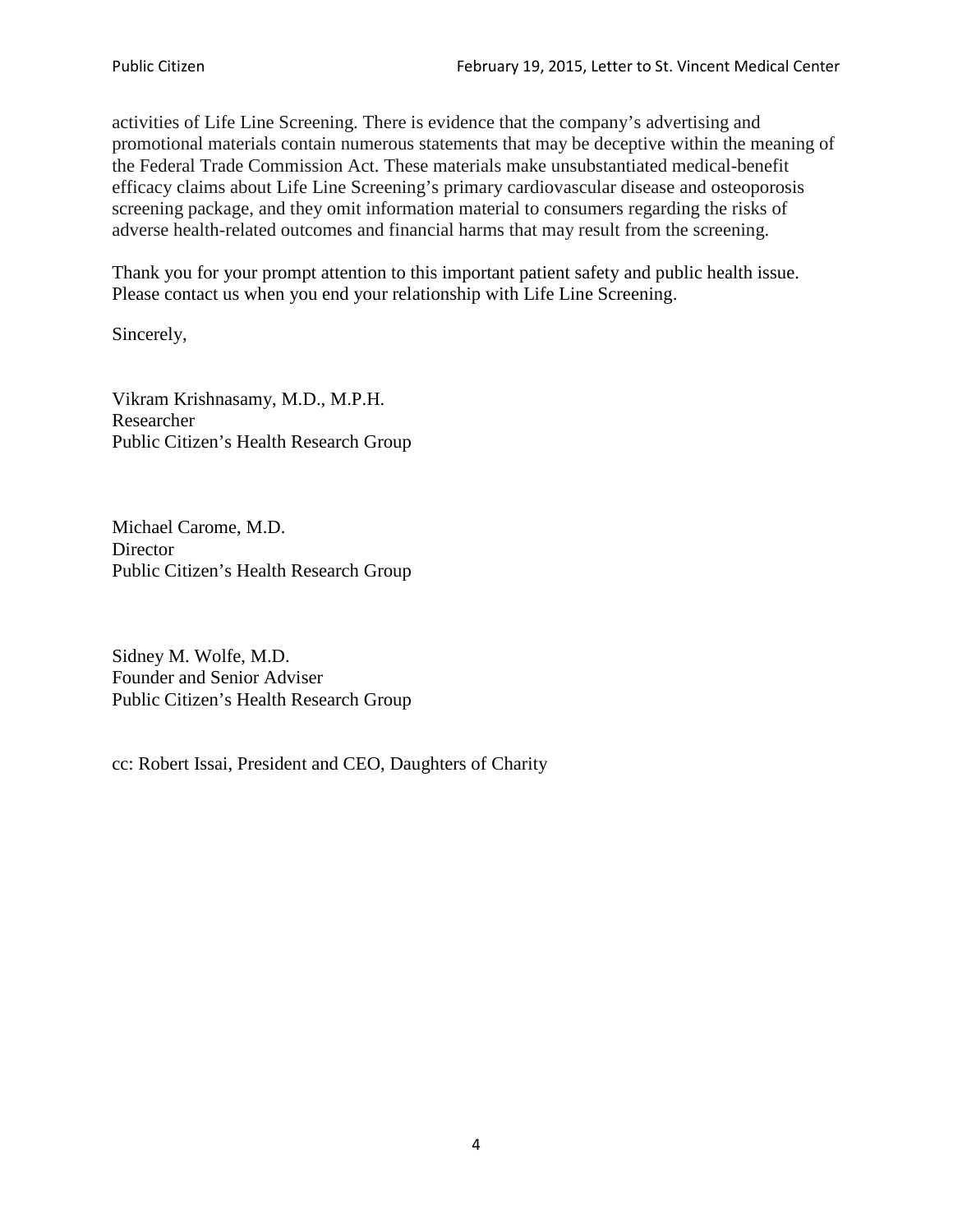# **Appendix**

# **Assessment of Cardiovascular Disease and Osteoporosis Screening Tests Offered by Life Line Screening**

Life Line Screening heavily promotes directly to consumers a package of four cardiovascular disease screening tests plus an osteoporosis risk assessment test.<sup>[14](#page-4-0),[15](#page-4-1)</sup> The four cardiovascular disease screening tests in the package are an electrocardiogram to screen for atrial fibrillation, a carotid artery ultrasound, an abdominal aortic aneurysm ultrasound, and a peripheral arterial disease test. The osteoporosis risk assessment test is an ultrasound of the heel bone to measure bone mass density.

Promotional materials describing these screening tests on the Life Line Screening website and in direct-to-consumer print solicitations mailed directly to people's homes misleadingly note the following:

Since our inception in 1993, we have screened nearly eight million people, and currently screen nearly one million people each year at over 16,000 screening events nationwide. Through this experience, we often identify serious health issues and **have helped save thousands of lives**. [16](#page-4-2) [Emphasis added]

"These screenings have **proven to be safe and accurate** in detecting your risks of stroke and vascular disease – so you and your doctor can do something about it before it's too late."<sup>[17](#page-4-3)</sup> [Emphasis added]

The Life Line Screening promotional materials recommend that adults over age 50 undergo these five screening tests annually:[18](#page-4-4),[19,](#page-4-5)[20,](#page-4-6)[21](#page-4-7),[22](#page-4-8)

Q. Who needs to be screened?

A. The answer is anyone over 50 who wants to be proactive about his or her health. …

<span id="page-4-0"></span><sup>&</sup>lt;sup>14</sup> Life Line Screening. Screening packages. [http://www.lifelinescreening.com/What-We-Do/Screening-Packages.](http://www.lifelinescreening.com/What-We-Do/Screening-Packages) AccessedJanuary 9, 2015.

<span id="page-4-1"></span><sup>&</sup>lt;sup>15</sup> Undated letter from Kevin DeWeese, Director of Clinical Operations, Life Line Screening, to a consumer.

Received November 2014.<br><sup>16</sup> Life Line Screening. Who we are. http://www.lifelinescreening.com/Who-We-Are. Accessed January 9, 2015.

<span id="page-4-3"></span><span id="page-4-2"></span><sup>&</sup>lt;sup>17</sup> Undated letter from Kevin DeWeese, Director of Clinical Operations, Life Line Screening, to a consumer. Received November 2014.

<span id="page-4-4"></span><sup>&</sup>lt;sup>18</sup> Life Line Screening. Atrial fibrillation screening. [http://www.lifelinescreening.com/What-We-Do/What-We-](http://www.lifelinescreening.com/What-We-Do/What-We-Screen-For/Atrial-Fibrillation)[Screen-For/Atrial-Fibrillation.](http://www.lifelinescreening.com/What-We-Do/What-We-Screen-For/Atrial-Fibrillation) Accessed January 9, 2015.

<span id="page-4-5"></span><sup>&</sup>lt;sup>19</sup> Life Line Screening. Carotid artery disease screening. [http://www.lifelinescreening.com/What-We-Do/What-We-](http://www.lifelinescreening.com/What-We-Do/What-We-Screen-For/Carotid-Artery-Disease)

<span id="page-4-6"></span>[Screen-For/Carotid-Artery-Disease.](http://www.lifelinescreening.com/What-We-Do/What-We-Screen-For/Carotid-Artery-Disease) Accessed January 9, 2015.<br><sup>20</sup> Life Line Screening. Abdominal aortic aneurysm screening.. http://www.lifelinescreening.com/What-We-<br>Do/What-We-Screen-For/Abdominal-Aortic-Aneurysms. Acces

<span id="page-4-7"></span> $\frac{1}{21}$  Life Line Screening. Peripheral arterial disease screening. [http://www.lifelinescreening.com/What-We-Do/What-](http://www.lifelinescreening.com/What-We-Do/What-We-Screen-For/Peripheral-Arterial-Disease)

<span id="page-4-8"></span>[We-Screen-For/Peripheral-Arterial-Disease.](http://www.lifelinescreening.com/What-We-Do/What-We-Screen-For/Peripheral-Arterial-Disease) Accessed January 9, 2015.<br><sup>22</sup> Life Line Screening. Osteoporosis screening/bone density test. [http://www.lifelinescreening.com/What-We-](http://www.lifelinescreening.com/What-We-Do/What-We-Screen-For/Osteoporosis)[Do/What-We-Screen-For/Osteoporosis.](http://www.lifelinescreening.com/What-We-Do/What-We-Screen-For/Osteoporosis) Accessed January 9, 2015.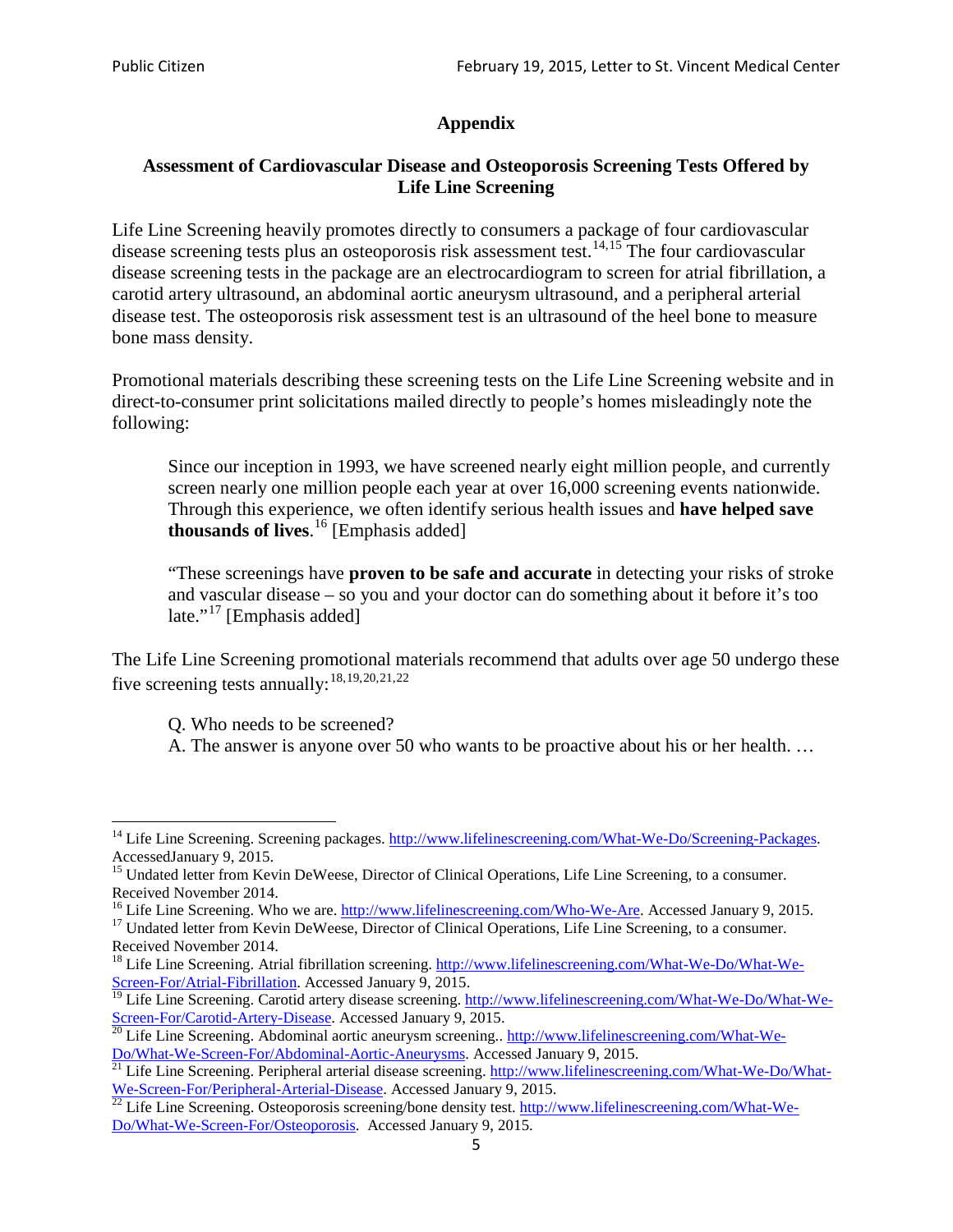However if you have a family history of stroke or heart disease, or if you have high risk factors such as being overweight, high cholesterol, smoking, or lack exercise you may wish to be screened, even if you are in your  $40^\circ$ s.<sup>[23](#page-5-0)</sup>

Life Line Screening's primary package is offered at a price of \$149, purportedly providing consumers a "savings of \$181."<sup>[24](#page-5-1)</sup>

Life Line Screening seeks to prompt asymptomatic individuals for whom screening for asymptomatic cardiovascular disease and osteoporosis is *not clinically indicated* to undergo screening by using inappropriate direct-to-consumer advertisements and solicitations that target consumer fear about having undetected, potentially life-threatening diseases.<sup>[25](#page-5-2)</sup> Examples of such statements found on Life Line Screening's website and print solicitation materials include the following:

- Website: "The absence of risk factors does **not** guarantee that a person will not die from a heart attack. In fact, 1 in 3 people who develop a myocardial infarction (MI) will not have any of the conventional risk factors, which include smoking, unhealthy diet, obesity, physical inactivity, high blood pressure, diabetes and raised lipids."[26](#page-5-3) [Emphasis in original]
- Website: "Similarly, **80% – 85% of strokes occur without warning in asymptomatic patients**, so they can only be significantly reduced by finding and treating the disease before it happens."<sup>[27](#page-5-4)</sup> [Emphasis added]
- Website: "Abdominal aortic aneurysms pose a threat because **they are usually silent until a medical emergency occurs**."[28](#page-5-5) [Emphasis added]
- Website: "**Aneurysms are a health risk because they can burst or rupture. A ruptured aneurysm can cause severe internal bleeding, which can lead to shock or even death.**"<sup>[29](#page-5-6)</sup> [Emphasis in original]
- Website: "Your carotid arteries are the two large blood vessels in your neck that supply blood to your brain. When these arteries become clogged with cholesterol, they become

<span id="page-5-0"></span><sup>&</sup>lt;sup>23</sup> Life Line Screening. Questions  $\&$  answers about Life Line Screening. Enclosure to undated letter from Kevin DeWeese, Director of Clinical Operations, Life Line Screening, to a consumer. Received November 2014.

<span id="page-5-1"></span><sup>&</sup>lt;sup>24</sup> Undated letter from Kevin DeWeese, Director of Clinical Operations, Life Line Screening, to a consumer. Received November 2014.

<span id="page-5-2"></span><sup>25</sup> Lovett KM, Liang BA. Direct-to-consumer cardiac screening and suspect risk evaluation. *JAMA*.  $2011;305(24):2567-2568$ .<br><sup>26</sup> Life Line Screening. The benefits of ultrasound screening in key cardiovascular disease areas.

<span id="page-5-3"></span>[http://www.lifelinescreeningresearch.com/the-benefits-of-ultrasound-screening/.](http://www.lifelinescreeningresearch.com/the-benefits-of-ultrasound-screening/) Accessed January 9, 2015.<br><sup>28</sup> Life Line Screening. Abdominal aortic aneurysm screening. http://www.lifelinescreening.com/What-We-<sup>28</sup>

<span id="page-5-5"></span><span id="page-5-4"></span>[Do/What-We-Screen-For/Abdominal-Aortic-Aneurysms.](http://www.lifelinescreening.com/What-We-Do/What-We-Screen-For/Abdominal-Aortic-Aneurysms) Accessed January 9, 2015. <sup>29</sup> Life Line Screening. Abdominal aortic aneurysm (AAA).

<span id="page-5-6"></span>[http://www.lifelinescreening.com/~/media/Files/US/pdfs/FactSheetAAAupdated.ashx.](http://www.lifelinescreening.com/~/media/Files/US/pdfs/FactSheetAAAupdated.ashx) Accessed January 9, 2015.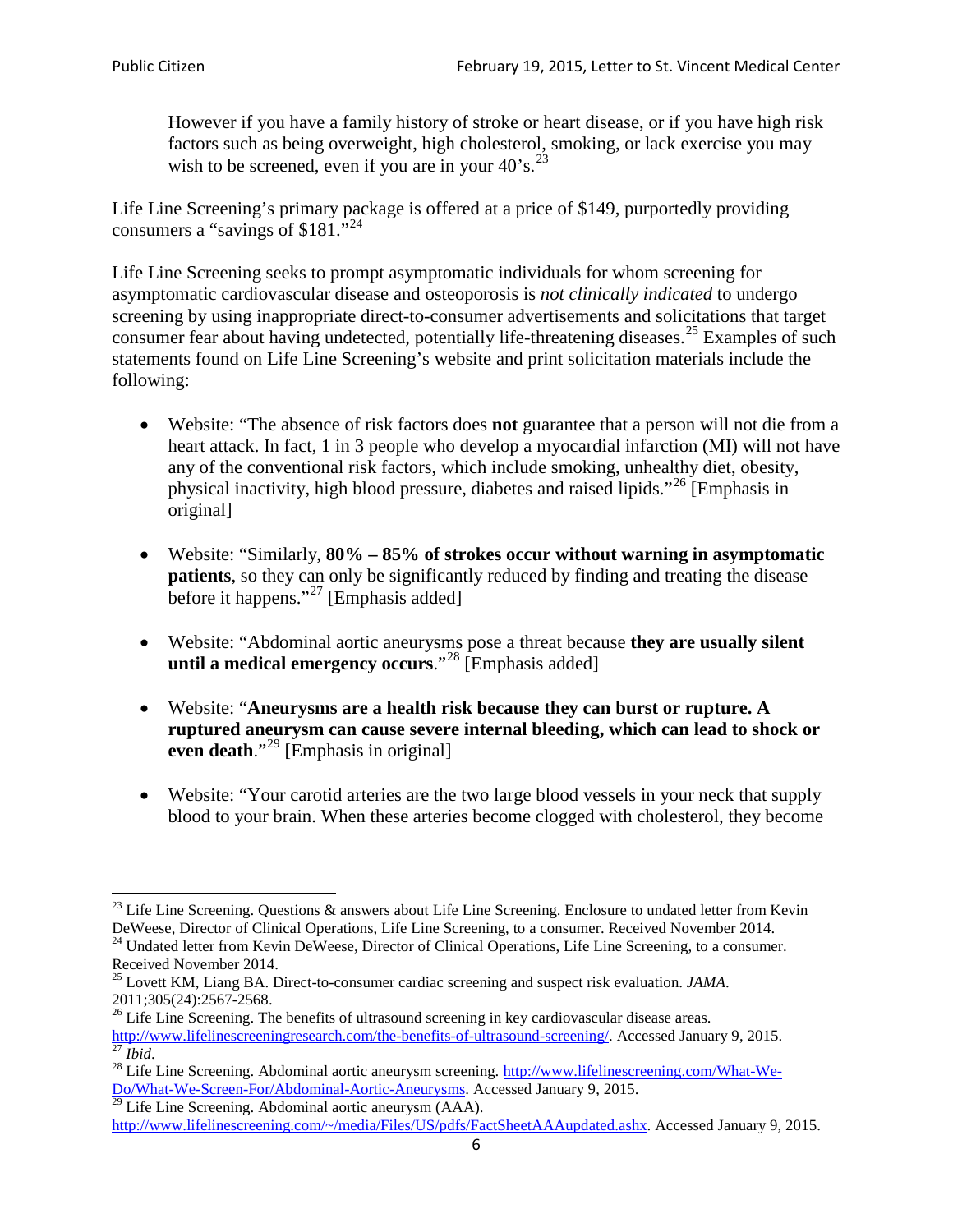**dangerously narrow**. **If a blood clot occurs in the carotid arteries, then blood cannot reach your brain and a stroke can result**. "<sup>[30](#page-6-0)</sup> [Emphasis added]

- Website: "A ruptured aortic aneurysm can cause massive internal bleeding and requires prompt emergency treatment to prevent death. **It is estimated that 80% of people with a ruptured aneurysm will die, and that many of these will die before being able to reach a hospital.**"<sup>[31](#page-6-1)</sup> [Emphasis added]
- Website: "As we age, bones begin to break down faster than new bone can be formed. Osteoporosis removes minerals from bones until they become so weak and brittle that they fracture very easily. Actions such as bending to pick up a newspaper, lifting a vacuum, or even coughing can cause a fracture. **Some fractures, such as hip fractures, may require hospitalization or major surgery, and may result in disability or even**  death."<sup>[32](#page-6-2)</sup> [Emphasis added]
- Direct-to-consumer letter: "These screenings have proven to be safe and accurate in detecting **your risks of stroke and vascular disease** – so you and your doctor **can do something about it before it's too late**."[33](#page-6-3) [Emphasis added]
- Direct-to-consumer letter: "The lifetime risk of stroke for middle-aged men and women is 1 in 5 for women and 1 in 6 for men, and **it takes a terrible toll on families**."[34](#page-6-4) [Emphasis added]
- Direct-to-consumer letter: "Life Line Screening has conducted nearly 8 million screenings, and customers sometimes tell us they feel the **screenings saved their**  lives."<sup>[35](#page-6-5)</sup> [Emphasis added]
- Direct-to-consumer letter:  $36$  "What's inside your arteries?" [Emphasis in original]

As discussed below, a review of current evidence-based guidelines and relevant scientific literature fails to provide support for use of these five tests — individually or together as a package — for widespread screening of asymptomatic individuals in the general adult population over age 50 on a one-time basis, let alone annually. For many individuals, the risks of harm outweigh the benefits of the testing. Moreover, since the tests are not clinically indicated for most people being screened, and since many people will undergo additional unnecessary testing, these screenings are resulting in financial harm to many individuals.

<span id="page-6-0"></span><sup>&</sup>lt;sup>30</sup> Life Line Screening. Carotid artery disease screening. [http://www.lifelinescreening.com/What-We-Do/What-We-](http://www.lifelinescreening.com/What-We-Do/What-We-Screen-For/Carotid-Artery-Disease)[Screen-For/Carotid-Artery-Disease.](http://www.lifelinescreening.com/What-We-Do/What-We-Screen-For/Carotid-Artery-Disease) Accessed January 9, 2015.<br><sup>31</sup> *Ibid.* 32 Life Line Screening. Osteoporosis screening/bone density test. [http://www.lifelinescreening.com/What-We-](http://www.lifelinescreening.com/What-We-Do/What-We-Screen-For/Osteoporosis)

<span id="page-6-2"></span><span id="page-6-1"></span>[Do/What-We-Screen-For/Osteoporosis.](http://www.lifelinescreening.com/What-We-Do/What-We-Screen-For/Osteoporosis) Accessed January 9, 2015. <sup>33</sup> Undated letter from Kevin DeWeese, Director of Clinical Operations, Life Line Screening, to a consumer.

<span id="page-6-3"></span>Received November 2014.<br><sup>34</sup> Ibid.

<span id="page-6-4"></span>

<span id="page-6-5"></span><sup>34</sup> *Ibid*. 35 *Ibid*. 36 *Ibid*.

<span id="page-6-6"></span>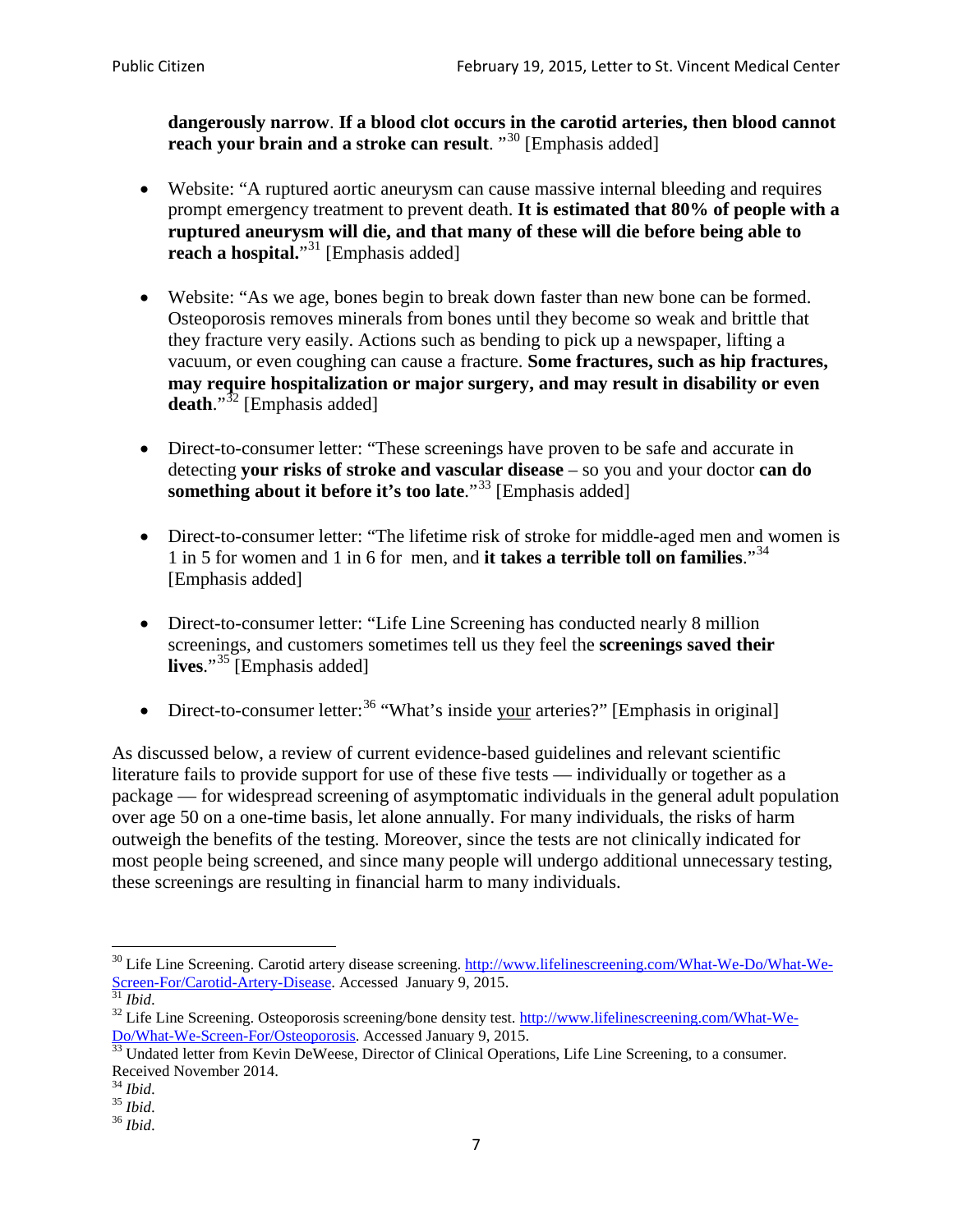Although the following screening tests sound appealing, each one either: (a) clinically benefits only appropriately selected high-risk groups of patients (rather than *all* adults over age 50); or (b) has not been scientifically proven to provide any clinically meaningful benefit to anyone. Widespread and indiscriminate use of these tests is likely to be harmful to large numbers of individuals in the general, asymptomatic population by yielding a significant number of falsepositive test results, leading to subsequent unnecessary diagnostic procedures and treatments, associated adverse effects of those procedures and treatments, and unwarranted anxiety in tested individuals. In addition, some individuals undergoing inappropriate screening will have truepositive abnormal results, but the abnormalities found will never cause symptoms or death, leading to overdiagnosis.

# **A. Atrial fibrillation screening with electrocardiogram (ECG):**

The Life Line Screening online promotional materials state:<sup>[37](#page-7-0)</sup>

Atrial Fibrillation is the most common type of heart arrhythmia (abnormal heartbeat). It occurs when the heart's upper chambers (the atria) beat irregularly or quiver. Without an effective heartbeat blood isn't pumped completely out of the atria, causing blood to pool and possibly clot. A clot can travel to other parts of the body, including the brain, where it may result in stroke.

Screening for Atrial Fibrillation

• A non-invasive procedure used to detect irregular heartbeat (a major risk factor for stroke), an Atrial Fibrillation screening is performed by attaching [ECG] electrodes above your wrists and ankles.

Who should have an atrial fibrillation screening?

• Anyone with risk factors for stroke, atrial fibrillation or carotid artery disease

How often should I get an atrial fibrillation screening?

• Annually

<span id="page-7-1"></span>However, we are not aware of any major medical professional organization that endorses widespread screening of asymptomatic patients younger than age 65 for atrial fibrillation. In addition, atrial fibrillation can be detected in most patients who have the condition simply by checking for an irregularly irregular pulse during a physical exam.

In 2011, the American Heart Association (AHA) and the American Stroke Association (ASA) jointly issued updated evidence-based guidelines for the primary prevention of stroke.<sup>[38](#page-7-1)</sup> The

<span id="page-7-0"></span><sup>&</sup>lt;sup>37</sup> Life Line Screening. Atrial fibrillation screening. [http://www.lifelinescreening.com/What-We-Do/What-We-](http://www.lifelinescreening.com/What-We-Do/What-We-Screen-For/Atrial-Fibrillation)[Screen-For/Atrial-Fibrillation.](http://www.lifelinescreening.com/What-We-Do/What-We-Screen-For/Atrial-Fibrillation) Accessed January 9, 2015.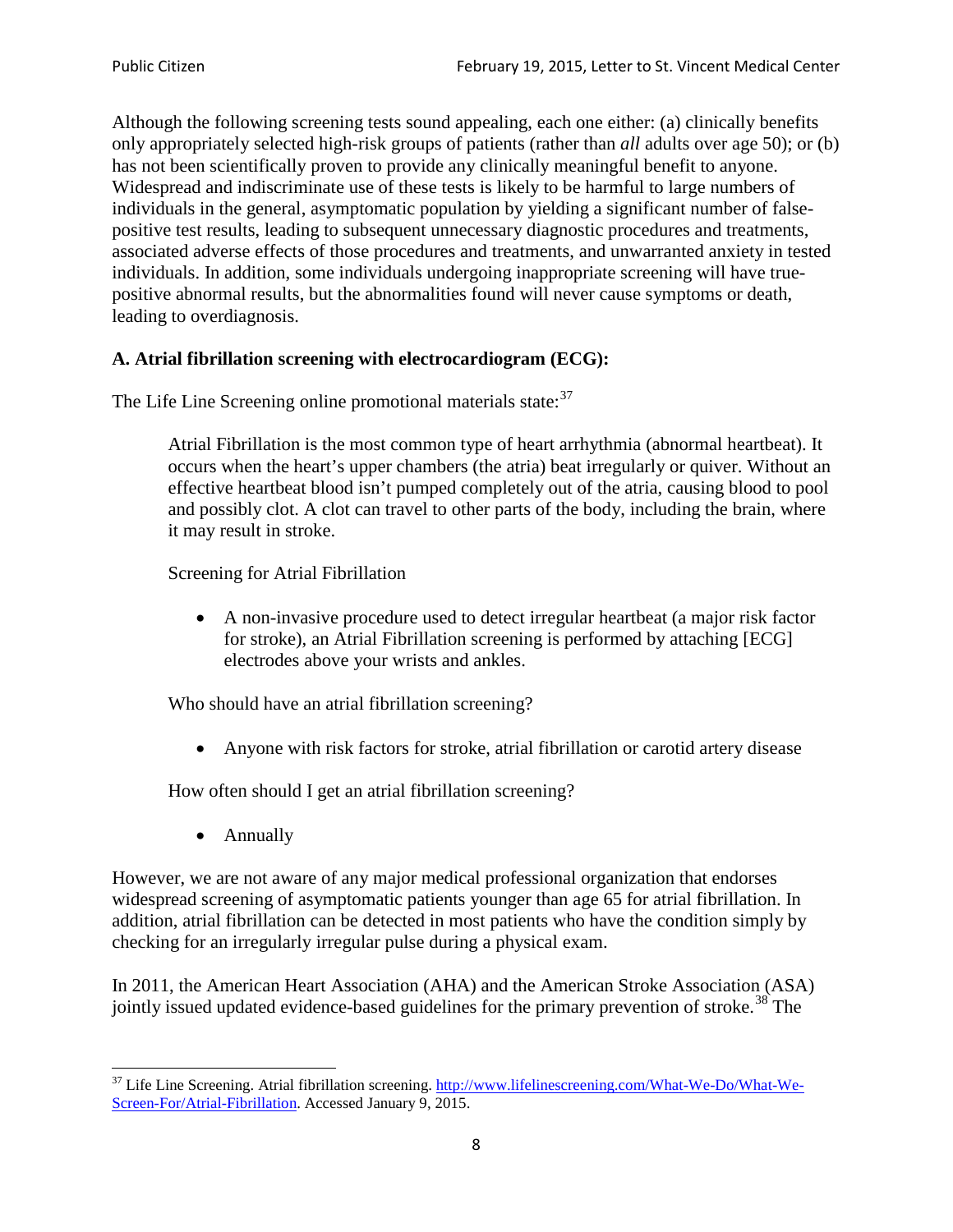American Academy of Neurology (AAN) affirmed the value of these guidelines. The 2011 AHA/ASA guidelines provided the following recommendation regarding screening for atrial fibrillation:

Active screening for atrial fibrillation in patients >65 years of age in primary care settings using pulse taking followed by an ECG as indicated can be useful.

In 2014, the AHA and the ASA issued updated evidence-based guidelines for the primary prevention of stroke.<sup>[39](#page-8-0)</sup> The AAN again affirmed the value of the updated guidelines, and the American Association of Neurological Surgeons, the Congress of Neurological Surgeons and the Preventive Cardiovascular Nurses Association endorsed them. The update provided the following recommendation regarding screening for atrial fibrillation:

Active screening for AF in the primary care setting in patients >65 years of age by pulse assessment followed by ECG as indicated can be useful.

In 2010 and 2012, the European Society of Cardiology issued evidence-based guidelines that similarly recommended that patients ages 65 and older be screened for atrial fibrillation by their primary health care providers by checking the pulse, followed by an ECG in case of irregularity. $40,41$  $40,41$ 

# **B. Stroke/Carotid Artery Ultrasound:**

The Life Line Screening online promotional materials state:<sup>[42](#page-8-3)</sup>

Your carotid arteries are the two large blood vessels in your neck that supply blood to your brain. When these arteries become clogged with cholesterol, they become dangerously narrow. If a blood clot occurs in the carotid arteries, then blood cannot reach your brain and a stroke can result. …

<sup>&</sup>lt;sup>38</sup> Goldstein LB, Bushnell CD, Adams RJ, et al. Guidelines for the primary prevention of stroke: A guideline for healthcare professionals from the American Heart Association/American Stroke Association. *Stroke*.

<sup>2011;42(2):517-584.</sup> [see page 1 for title, authors, ANA affirmation; see page 21 for recommendation]

<span id="page-8-0"></span> $\frac{2011,42(2)(317,601)}{39}$  Meschia JF, Bushnell C, Goden-Albala B, et al. Guidelines for the primary prevention of stroke: A statement for healthcare professionals from the American Heart Association/American Stroke Association. *Stroke*.

<sup>2014;45(12):3754-3832.</sup> [see page 1 for title, authors, ANA affirmation and other endorsements; see page 24 for recommendation]

<span id="page-8-1"></span><sup>40</sup> Camm AJ, Kirchhof P, Lip GYH, et al. Guidelines for the management of atrial fibrillation: The Task Force for the Management of Atrial Fibrillation of the European Society of Cardiology (ESC). *Eur Heart J*. 2010;31:2369- 2429. [See page 50]

<span id="page-8-2"></span><sup>41</sup> Camm AJ, Lip GYH, De Caterina R, et al. 2012 focused update of the ESC Guidelines for the management of atrial fibrillation: An update of the 2010 ESC Guidelines for the management of atrial fibrillation. *Eur Heart J*.

<span id="page-8-3"></span><sup>2012;33(21):2719-2747. [</sup>See page 2723]<br><sup>42</sup> Life Line Screening. Carotid artery disease screening. [http://www.lifelinescreening.com/What-We-Do/What-We-](http://www.lifelinescreening.com/What-We-Do/What-We-Screen-For/Carotid-Artery-Disease)[Screen-For/Carotid-Artery-Disease.](http://www.lifelinescreening.com/What-We-Do/What-We-Screen-For/Carotid-Artery-Disease) Accessed January 9, 2015.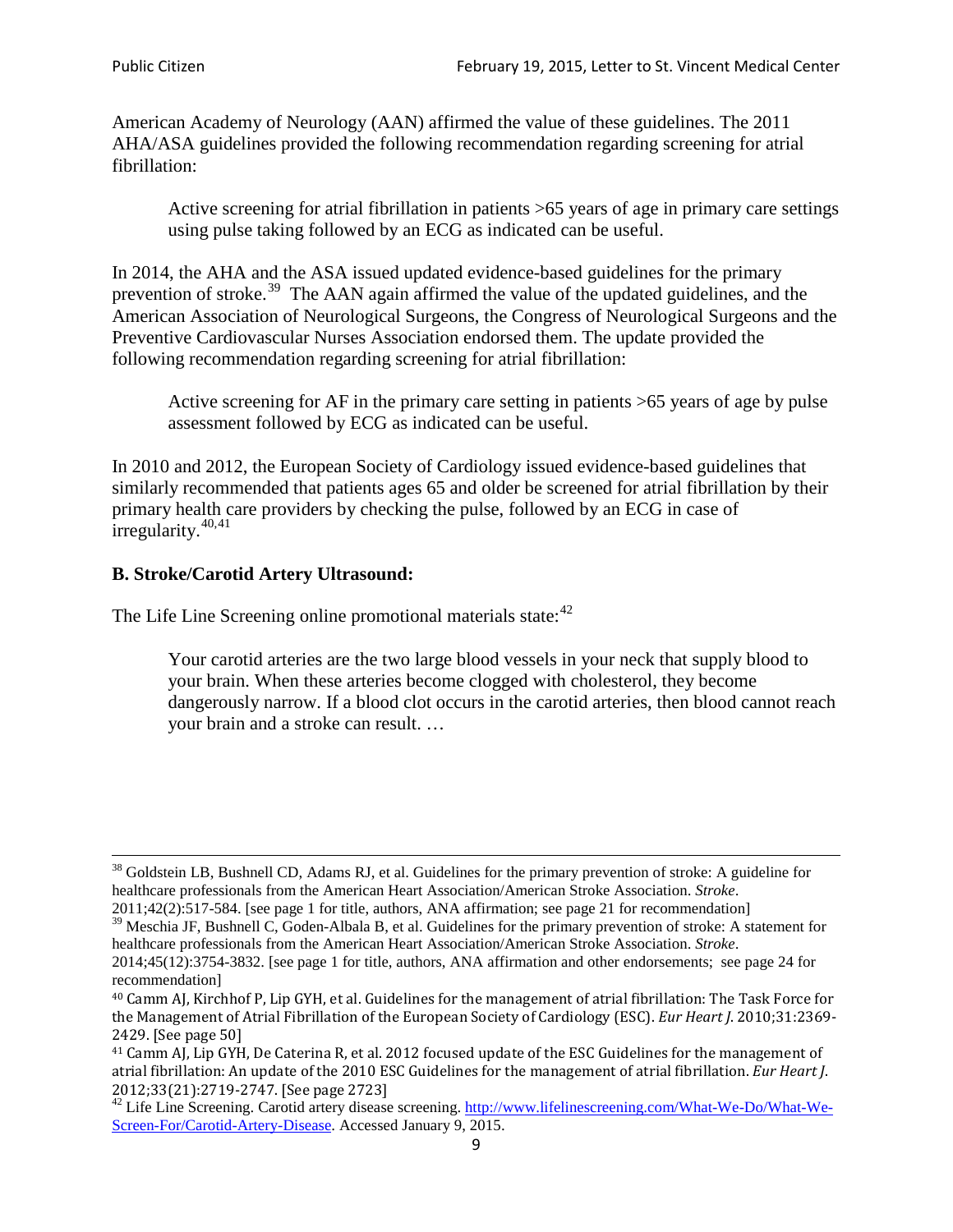Carotid Artery Disease (Plaque) Screening

• Simple, painless and non-invasive, this screening uses cutting-edge Doppler color flow ultrasound technology to create images of the carotid arteries while also measuring blood flow through them.

Who should have a carotid artery screening?

- Anyone over age 50
- Anyone over age 40 with risk factors

How often should I get a carotid artery screening?

• Annually

However, several major medical professional organizations affirmatively recommend *against* indiscriminate screening with carotid artery ultrasounds in low-risk, asymptomatic individuals, and we are not aware of any major medical professional organization that endorses such screening.

Good evidence indicates that although stroke is a leading cause of death and disability in the United States, a relatively small proportion of all disabling, unheralded strokes are due to carotid artery disease. Studies also suggest that only about 1 percent of the general population older than 65 has severe carotid artery stenosis (60 to 90 percent narrowing).<sup>[43](#page-9-0)</sup> Carotid artery stenosis is more prevalent in older adults, smokers, those with hypertension and those with heart disease; unfortunately, research has not found any single risk factor or clinically useful risk stratification tool that can reliably and accurately distinguish people who have clinically important carotid artery stenosis from those who do not.<sup>[44](#page-9-1)</sup>

In 2006, the AHA and the ASA issued a series of evidence-based guidelines for the primary prevention of stroke.[45](#page-9-2) The value of the guidelines was affirmed by the AAN. Although the guidelines did not include a specific recommendation about screening the general population for asymptomatic carotid stenosis, they did state the following:

Although highly selected patients may benefit, screening of general populations for asymptomatic carotid stenosis is unlikely to be cost-effective. The cost-effectiveness of even a one-time screening approach would be highly dependent on the ability to identify a group of persons with a high pretest likelihood of having high-grade asymptomatic disease, the availability of a screening test with a very high sensitivity and specificity when used on a side-scale basis, and very low perioperative complication rates.

<span id="page-9-0"></span> $^{43}$  U.S. Preventive Services Task Force. Screening for carotid artery stenosis: U.S. Preventive Services Task Force recommendation statement. Ann Intern Med. 2007;147(12):854-859.

<span id="page-9-2"></span><span id="page-9-1"></span><sup>&</sup>lt;sup>44</sup> *Ibid*. <sup>45</sup> Goldstein LB, Adams R, Alberts MJ, et al. Primary prevention of ischemic stroke: A guideline from the American <sup>45</sup> Goldstein LB, Adams R, Alberts MJ, et al. Primary prevention of ischemic stroke: A guide Heart Association/American Stroke Association Stroke Council. *Stroke*. 2006;37(6):1583-633.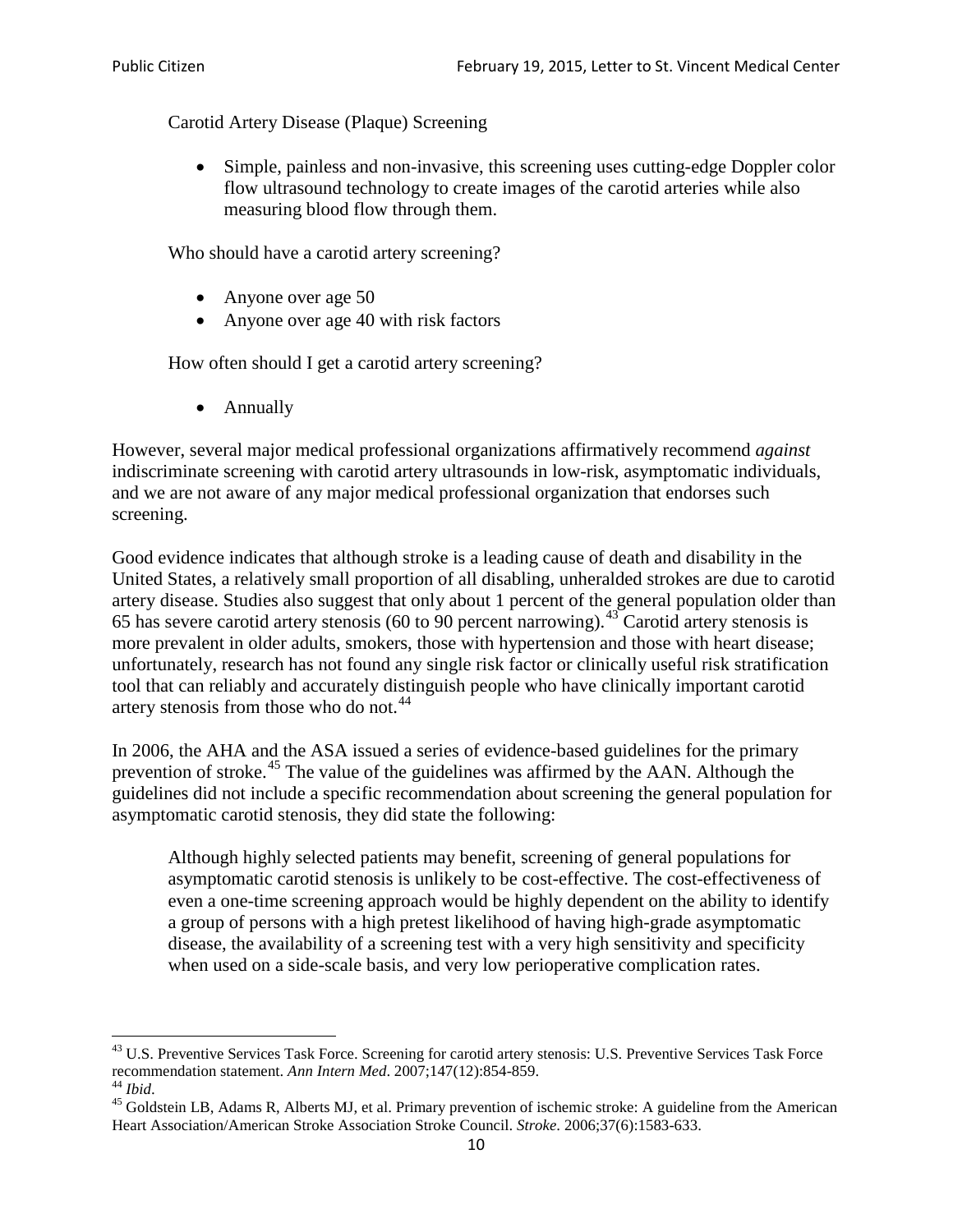These conditions for cost-effective screening are not met for carotid artery ultrasound screening of asymptomatic individuals in the general population, as discussed below.

In 2011, the AHA and the ASA issued updated guidelines for the primary prevention of stroke, the value of which was again affirmed by the  $AAN<sup>46</sup>$  $AAN<sup>46</sup>$  $AAN<sup>46</sup>$ . The updated guidelines stated the following:

Population screening for asymptomatic carotid artery stenosis is not recommended.

In 2014, the AHA and the ASA issued updated guidelines for the primary prevention of stroke. $47$ The AAN again affirmed the value of the updated guidelines, and the American Association of Neurological Surgeons, the Congress of Neurological Surgeons, and the Preventive Cardiovascular Nurses Association endorsed them. The updated guidelines stated the following:

Screening low-risk populations for asymptomatic carotid artery stenosis is not recommended.

In 2007, the U.S. Preventive Services Task Force (USPSTF) issued an evidence-based grade D recommendation *against* screening for asymptomatic carotid artery stenosis in the general population.[48](#page-10-2) In making this a grade D recommendation, the USPSTF concluded with moderate certainty that for individuals with asymptomatic carotid artery stenosis, the benefits of screening do not outweigh the harms. It noted, in particular, the following:

### **Importance**

Good evidence indicates that although stroke is a leading cause of death and disability in the United States, a relatively small proportion of all disabling, unheralded strokes is due to [carotid artery stenosis].

### **Detection**

The most feasible screening test for severe [carotid artery stenosis] (for example, 60% to 99% stenosis) is duplex ultrasonography. Good evidence indicates that this test has moderate sensitivity and specificity and yields many false-positive results. A positive result on duplex ultrasonography is often confirmed by digital subtraction angiography, which is more accurate but can cause serious adverse events. Noninvasive confirmatory tests, such as magnetic resonance angiography, involve some inaccuracy. Given these facts, some people with false-positive test results may receive unnecessary invasive carotid endarterectomy surgery.

<span id="page-10-0"></span><sup>&</sup>lt;sup>46</sup> Goldstein LB, Bushnell CD, Adams RJ, et al. Guidelines for the primary prevention of stroke: A guideline for healthcare professionals from the American Heart Association/American Stroke Association. *Stroke*.<br>2011;42(2):517-584. [see page 1 for title, authors, ANA affirmation; see page 25 for recommendation]

<span id="page-10-1"></span><sup>&</sup>lt;sup>47</sup> Meschia JF, Bushnell C, Goden-Albala B, et al. Guidelines for the primary prevention of stroke: A statement for healthcare professionals from the American Heart Association/American Stroke Association. *Stroke*. 2014;45(12):3754-3832. [see page 1 for title, authors, ANA affirmation and other endorsements; see page 30 for

recommendation]

<span id="page-10-2"></span><sup>&</sup>lt;sup>48</sup> U.S. Preventive Services Task Force. Screening for carotid artery stenosis: U.S. Preventive Services Task Force recommendation statement. *Ann Intern Med*. 2007;147(12):854-9.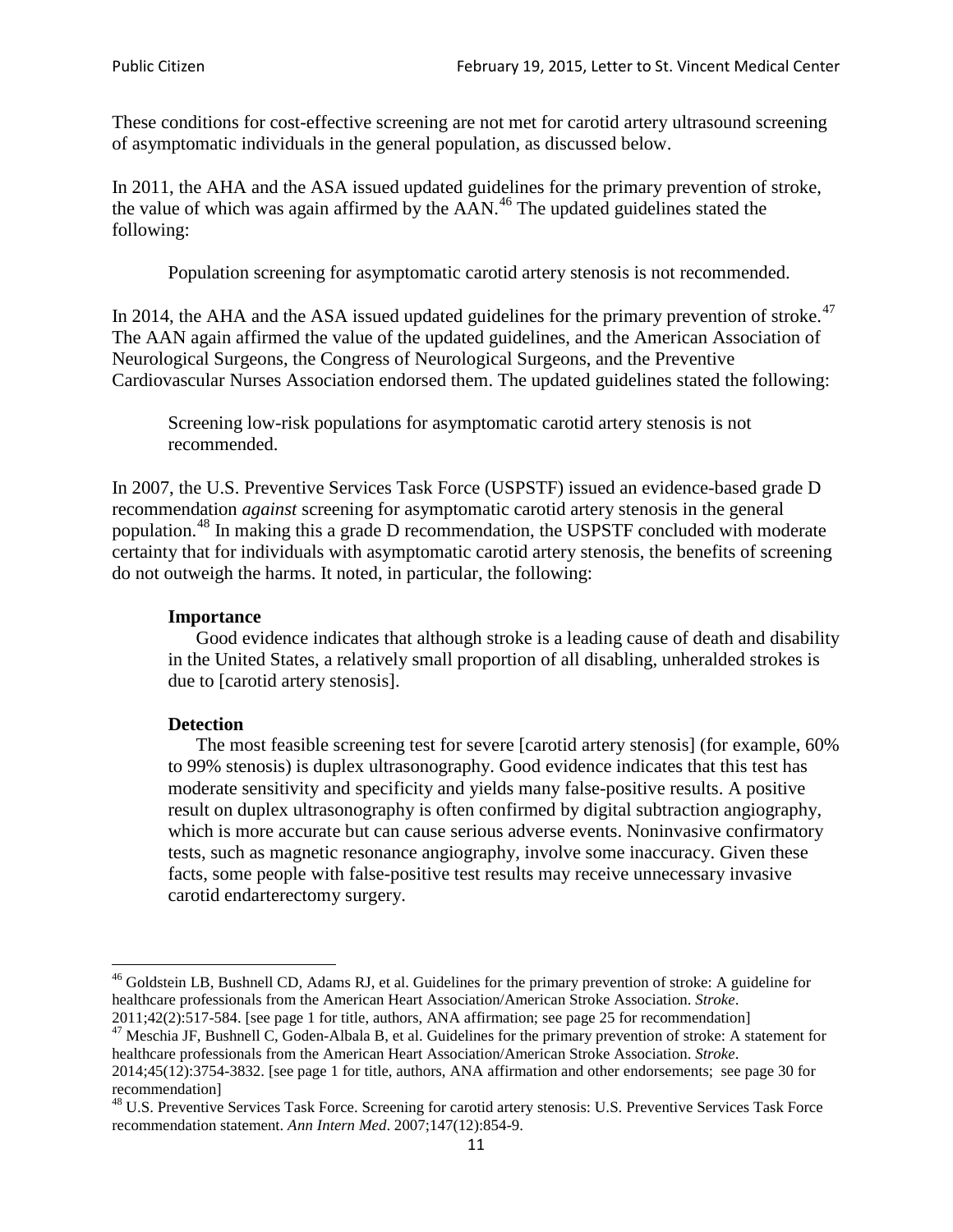### **Benefits of Detection and Early Intervention**

Good evidence indicates that in selected, high-risk trial participants with asymptomatic severe [carotid artery stenosis], carotid endarterectomy by selected surgeons reduces the 5-year absolute incidence of all strokes or perioperative death by approximately 5%. These benefits would be less among asymptomatic people in the general population. For the general primary care population, the benefits are judged to be no greater than small.

### **Harms of Detection and Early Intervention**

Good evidence indicates that both the testing strategy and the treatment with carotid endarterectomy can cause harms. A testing strategy that includes angiography will itself cause some strokes. A testing strategy that does not include angiography will cause some strokes by leading to carotid endarterectomy in people who do not have severe [carotid artery stenosis]. In excellent centers, carotid endarterectomy is associated with a 30-day stroke or mortality rate of about 3%; some areas have higher rates. These harms are judged to be no less than small.

In July 2014, the USPSTF issued an updated recommendation against screening for asymptomatic carotid artery stenosis in the general population.<sup>[49](#page-11-0)</sup> In reaffirming its prior recommendation, the USPSTF concluded with moderate certainty that the harms of screening for asymptomatic carotid artery stenosis outweigh the benefits. The USPSTF presented the following updated rationale: $50$ 

### **Importance**

Stroke is a leading cause of death and disability in the United States. Although asymptomatic carotid artery stenosis is a risk factor for stroke, it causes a relatively small proportion of strokes.

### **Detection**

The most feasible screening test for carotid artery stenosis (defined as 60% to 99% stenosis) is ultrasonography. Although adequate evidence indicates that this test has high sensitivity and specificity, in practice, ultrasonography yields many false-positive results in the general population, which has a low prevalence of carotid artery stenosis (approximately 0.5% to 1%). There are no externally validated, reliable tools that can determine who is at increased risk for carotid artery stenosis or for stroke when carotid artery stenosis is present. Adequate evidence indicates that the accuracy of screening by auscultation of the neck is poor.

### **Benefits of Detection and Early Intervention**

There is no direct evidence on the benefits of screening for carotid artery stenosis. Adequate evidence indicates that in selected trial participants with asymptomatic carotid artery stenosis, carotid endarterectomy (CEA) performed by selected surgeons reduces the absolute incidence of all strokes or perioperative death by approximately 3.5%

<span id="page-11-0"></span><sup>&</sup>lt;sup>49</sup> LeFevre on behalf of the U.S. Preventive Services Task Force. Screening for asymptomatic carotid artery stenosis: U.S. Preventive Services Task Force Recommendation Statement. *Ann Intern Med*. Published online July 8, 2014. doi:10.7326/M14-1333. <sup>50</sup> *Ibid*.

<span id="page-11-1"></span>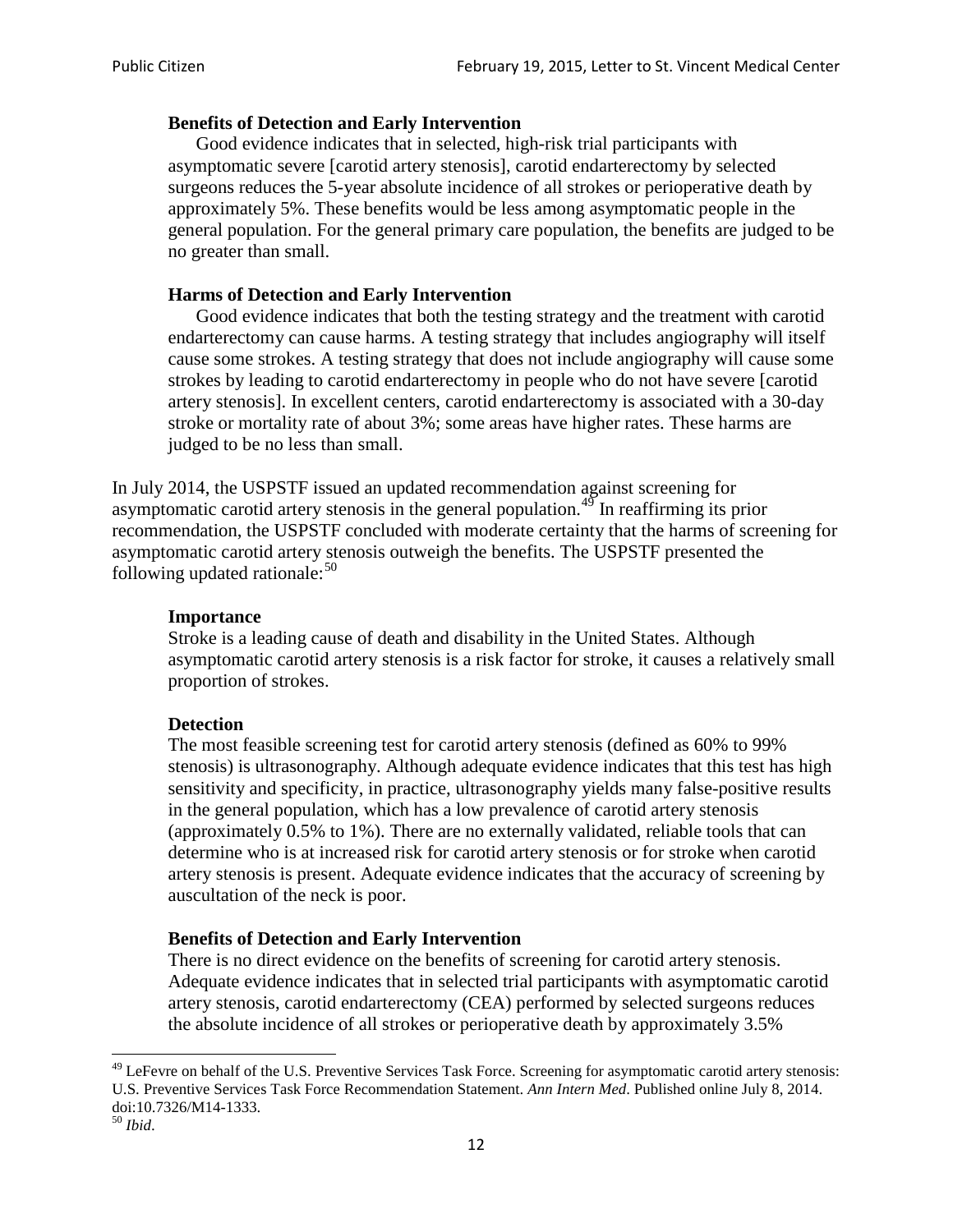compared with (outdated) medical management. However, this difference is probably smaller with current optimal medical management. The magnitude of these benefits would be smaller in asymptomatic persons in the general population. For the general primary care population, the magnitude of benefit is small to none. There is no evidence that identification of asymptomatic carotid artery stenosis leads to any benefit from adding or increasing medication doses (beyond current standard medical therapy for cardiovascular disease prevention).

### **Harms of Detection and Early Intervention**

Adequate evidence indicates that both the testing strategy for carotid artery stenosis and treatment with CEA can cause harms. Although screening with ultrasonography has few direct harms, all screening strategies, including those with or without confirmatory tests (that is, digital subtraction or magnetic resonance angiography), have imperfect sensitivity and specificity and could lead to unnecessary interventions and result in serious harms. In selected centers similar to those in the trials, CEA is associated with a 30-day stroke or mortality rate of approximately 2.4%; reported rates are as high as approximately 5% in low-volume centers and 6% in certain states. Myocardial infarctions are reported in 0.8% to 2.2% of patients after CEA. The 30-day stroke or mortality rate after carotid angioplasty and stenting (CAAS) is approximately 3.1% to 3.8%. The overall magnitude of harms of screening and subsequent treatment of asymptomatic carotid artery stenosis is small to moderate depending on patient population, surgeon, center volume, and geographic location.

In 2007, the American Society of Neuroimaging, with co-sponsorship by the Society of Vascular and Interventional Neurology, issued evidence-based recommendations on the screening of asymptomatic carotid artery disease in the general population and selected subsets of patients.<sup>[51](#page-12-0)</sup> These societies issued a grade E recommendation *against* screening for carotid artery stenosis in the general population or in a selected population based on age, gender or any other variable alone. The criteria for a grade E recommendation were that the prevalence of disease may be high or low but detection and treatment is documented to have no benefit, or prevalence of disease is low. They also issued a grade A recommendation that screening of selective subpopulations of adults age 65 or older with at least three cardiovascular risk factors (hypertension, coronary artery disease, current cigarette smoking or hyperlipidemia) needs to be considered. The criteria of a grade A recommendation were that the prevalence of disease is high and detection and treatment is of documented benefit.

In 2011, the Society for Vascular Surgery issued a position statement recommending ultrasound screening of carotid arteries only for high-risk individuals age 55 or older, taking into account cardiovascular risk factors, such as a history of hypertension, diabetes mellitus, smoking,

<span id="page-12-0"></span><sup>&</sup>lt;sup>51</sup> Oureshi AI, Alexandrov AV, Tegeler CH, et al. Guidelines for screening of extracranial carotid artery disease: a statement for healthcare professionals from the multidisciplinary practice guidelines committee of the American Society of Neuroimaging; cosponsored by the Society of Vascular and Interventional Neurology. *J Neuroimaging*. 2007;17(1):19-47.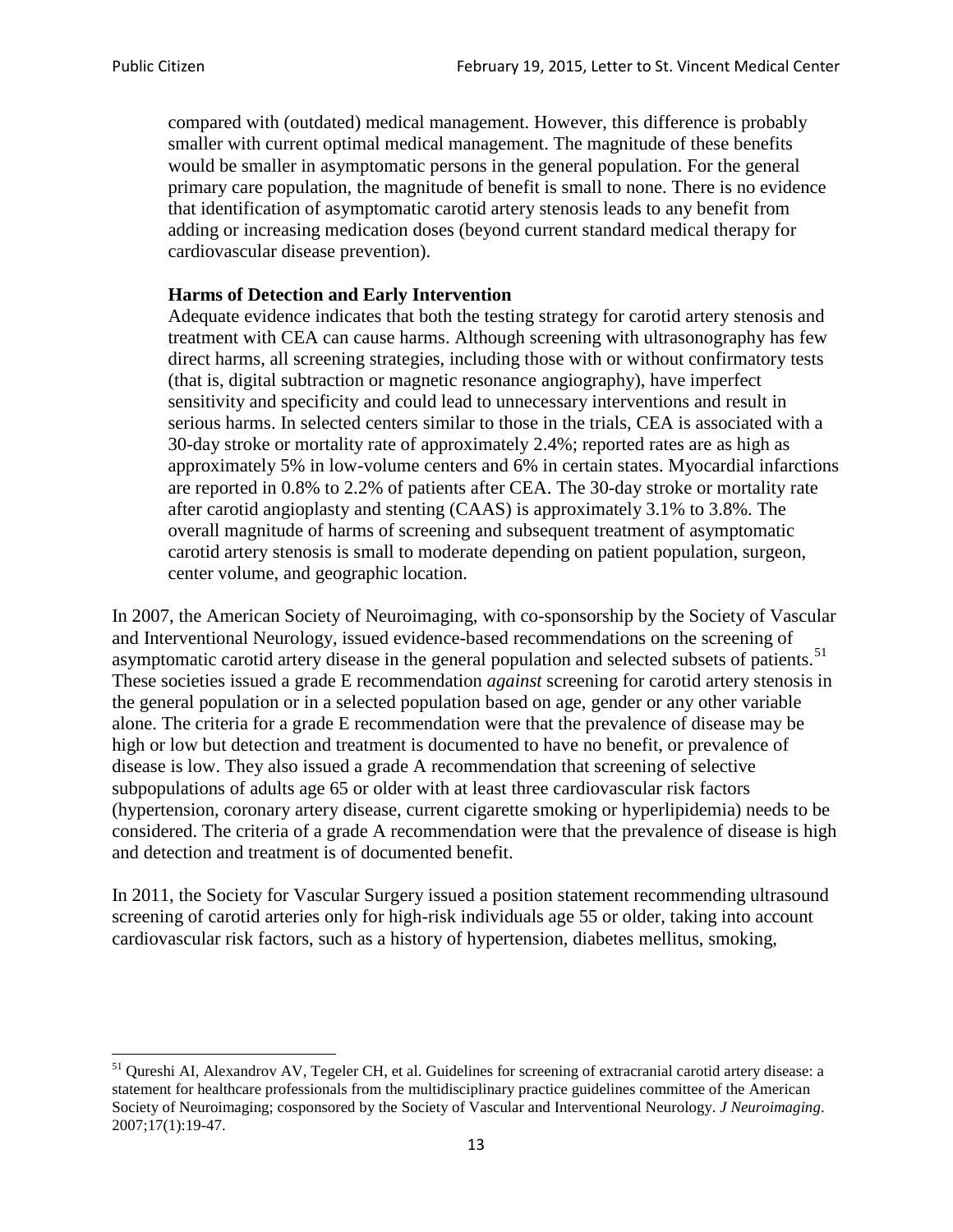hypercholesterolemia, or known cardiovascular disease.<sup>[52](#page-13-0)</sup> The position statement provided little substantive evidence to support this recommendation.

Thus, screening for carotid artery stenosis with ultrasound in the general, asymptomatic population has *not* been shown to significantly improve clinical outcomes, and numerous medical professional organizations strongly recommend against such screening.

## **C. Abdominal Aortic Aneurysm Ultrasound:**

The Life Line Screening online promotional materials state:<sup>[53](#page-13-1)</sup>

An Abdominal Aortic Aneurysm (AAA), a specific kind of aneurysm, is a condition in which the lining of the blood vessel called the aorta is enlarged within the abdomen. Abdominal aortic aneurysms pose a threat because they are usually silent until a medical emergency occurs.

The abdominal aorta is the largest blood vessel in the body and the main artery that originates in the heart. As the lining weakens from age and other risk factors, the vessel wall thins and expands. …

Screening for Aortic Aneurysms

• A painless, non-invasive procedure, an abdominal aortic aneurysm screening requires you to lie on your back while a technician uses ultrasound to take images and measurements of your abdominal aorta. …

Who should have an aortic aneurysm screening?

• Anyone with risk factors

How often should I get an aortic aneurysm screening?

• Annually

By definition, an AAA is present when aortic diameter equals or exceeds 3.0 cm (slightly more than one inch).<sup>[54](#page-13-2)</sup> Most people who have an AAA show no signs or symptoms until it ruptures. The strongest risk factor for *rupture* of an AAA is the aortic diameter.<sup>[55](#page-13-3)</sup> Thus, risk of AAA rupture rises with increasing size of the aneurysm. AAAs with a diameter between 3.0 and 3.9

<span id="page-13-0"></span><sup>&</sup>lt;sup>52</sup> Society for Vascular Surgery. SVS position statement on vascular screenings. January 2011. http://www.vascularweb.org/about/positionstatements/Pages/svs-position-statement-on-vascular-screening.aspx.<br>Accessed January 14, 2015.

<span id="page-13-1"></span>Accessed January 14, 2015.<br>
Sa Life Line Screening. Abdominal aortic aneurysm screening. http://www.lifelinescreening.com/What-We-<br>
Do/What-We-Screen-For/Abdominal-Aortic-Aneurysms. Accessed January 9, 2015.

<span id="page-13-2"></span> $\frac{54}{9}$  Fleming C, Whitlock EP, Beil TL, Lederle FA. Screening for abdominal aortic aneurysm: A best-evidence systematic review for the U.S. Preventive Services Task Force. *Ann Intern Med.* 2005;142(3):203-211.<br><sup>55</sup> Lederle FA, Johnson GR, Wilson SE, et al. Rupture rate of large abdominal aortic aneurysms in patients refusing

<span id="page-13-3"></span>or unfit for elective repair. *JAMA*. 2002;287(22):2968-2972.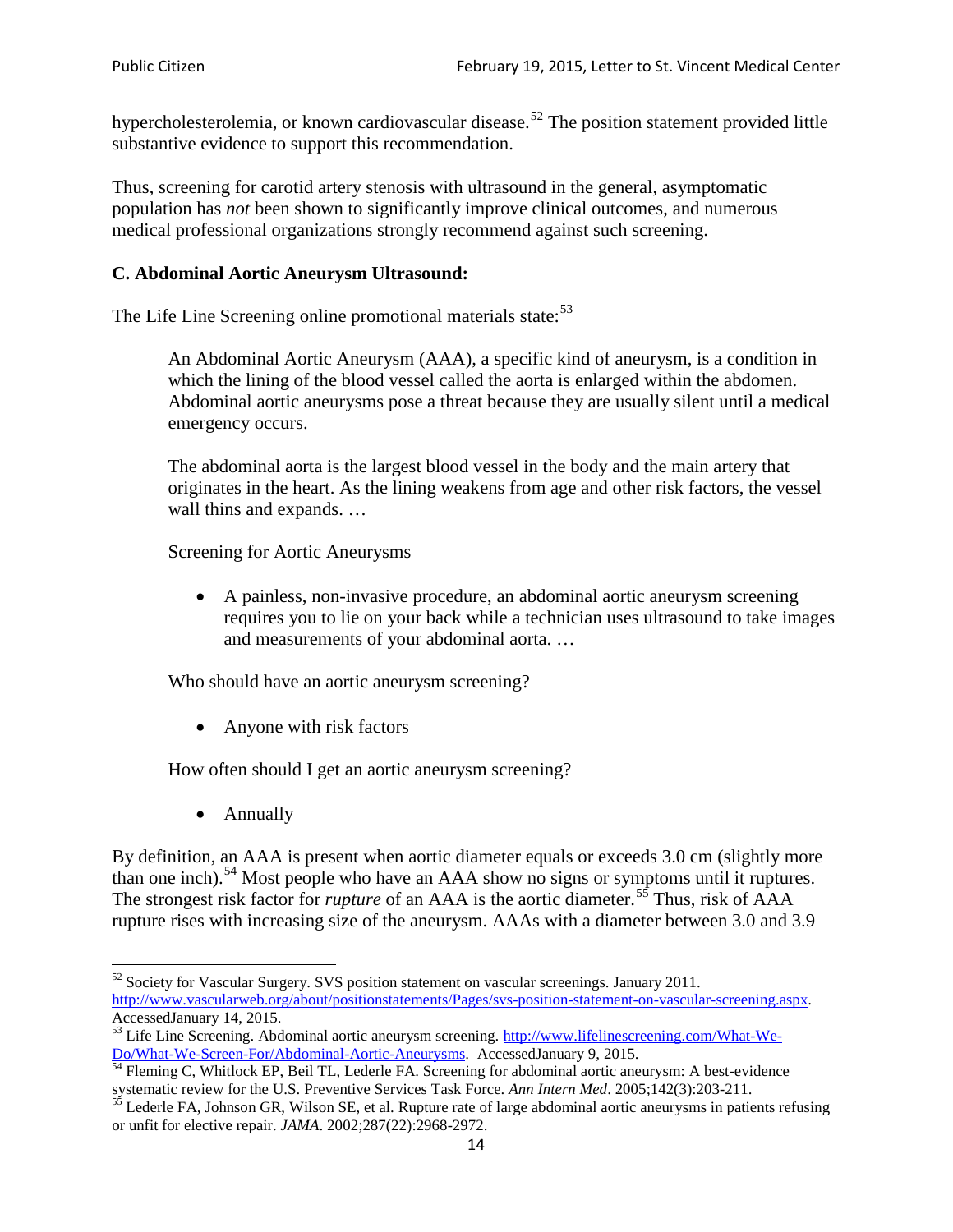cm have an essentially 0 percent annual rupture risk; those with between 4.0 and 4.9 cm have a 1 percent risk; and those between 5.0 and 5.9 cm have a 11 percent annual rupture risk.<sup>[56](#page-14-0)</sup>

In a study of an unselected general population in the U.K., the prevalence of AAA was six times greater in men than women for all age groups.<sup>[57](#page-14-1)</sup> For men not screened for  $AAA$ , almost all deaths from ruptured AAAs occurred after age 65, with more than half occurring before age 80.<sup>[58](#page-14-2)</sup> For women not screened for AAA, the majority of AAA-related deaths occurred after age 80.<sup>[59](#page-14-3)</sup>

Several major medical professional organizations affirmatively recommend one-time ultrasound screening for AAAs *only in certain high-risk individuals* given the epidemiology of AAAs described above, and we are not aware of any major medical professional organization that endorses indiscriminate ultrasound screening for AAAs in low-risk, asymptomatic individuals.

In 2005, the USPSTF issued the following evidence-based recommendations for AAA screening: $60$ 

(1) A grade B recommendation for one-time screening for AAA by ultrasonography in men age 65 to 75 who have ever smoked. In making this a grade [B recommendation,](http://www.uspreventiveservicestaskforce.org/uspstf/gradespre.htm#brec) the USPSTF offered the following rationale:

> The USPSTF found good evidence that screening for AAA and surgical repair of large AAAs ( $\geq$ 5.5 cm) in men age 65 to 75 years who have ever smoked (current and former smokers) leads to decreased AAA-specific mortality. There is good evidence that abdominal ultrasonography, performed in a setting with adequate quality assurance (that is, in an accredited facility with credentialed technologists), is an accurate screening test for AAA. There is also good evidence of important harms of screening and early treatment, including an increased number of surgeries with associated clinically significant morbidity and mortality, and short-term psychological harms. On the basis of the moderate magnitude of net benefit, the USPSTF concluded that the benefits of screening for AAA in men age 65 to 75 years who have ever smoked outweigh the harms.

(2) No recommendation for or against screening for AAA in men age 65 to 75 who have *never* smoked. In making this grade C recommendation, the USPSTF offered the following rationale:

> The USPSTF found good evidence that screening for AAA in men age 65 to 75 years who have never smoked leads to decreased AAA-specific mortality. There is, however, a lower prevalence of large AAAs in men who have never smoked

<span id="page-14-0"></span><sup>&</sup>lt;sup>56</sup> LeFevre ML on behalf of the U.S. Preventive Services Task Force. Screening for abdominal aortic aneurysm: U.S. Preventive Services Task Force recommendation statement. *Ann Intern Med*. Online June 24, 2014. doi:

<span id="page-14-1"></span><sup>10.7326/</sup>M14-1204.<br> $57$  Scott RA, Bridgewater SG, Ashton HA. Randomized clinical trial of screening for abdominal aortic aneurysm in women. *Br J Surg.* 2002;89(3):283-285.

<span id="page-14-4"></span><span id="page-14-3"></span>

<span id="page-14-2"></span><sup>&</sup>lt;sup>58</sup> *Ibid.*<br><sup>59</sup> *Ibid.* 2002;<br><sup>60</sup> U.S. Preventive Services Task Force. Screening for abdominal aortic aneurysm: Recommendation statement. *Ann Intern Med*. 2005;142(3):198-202.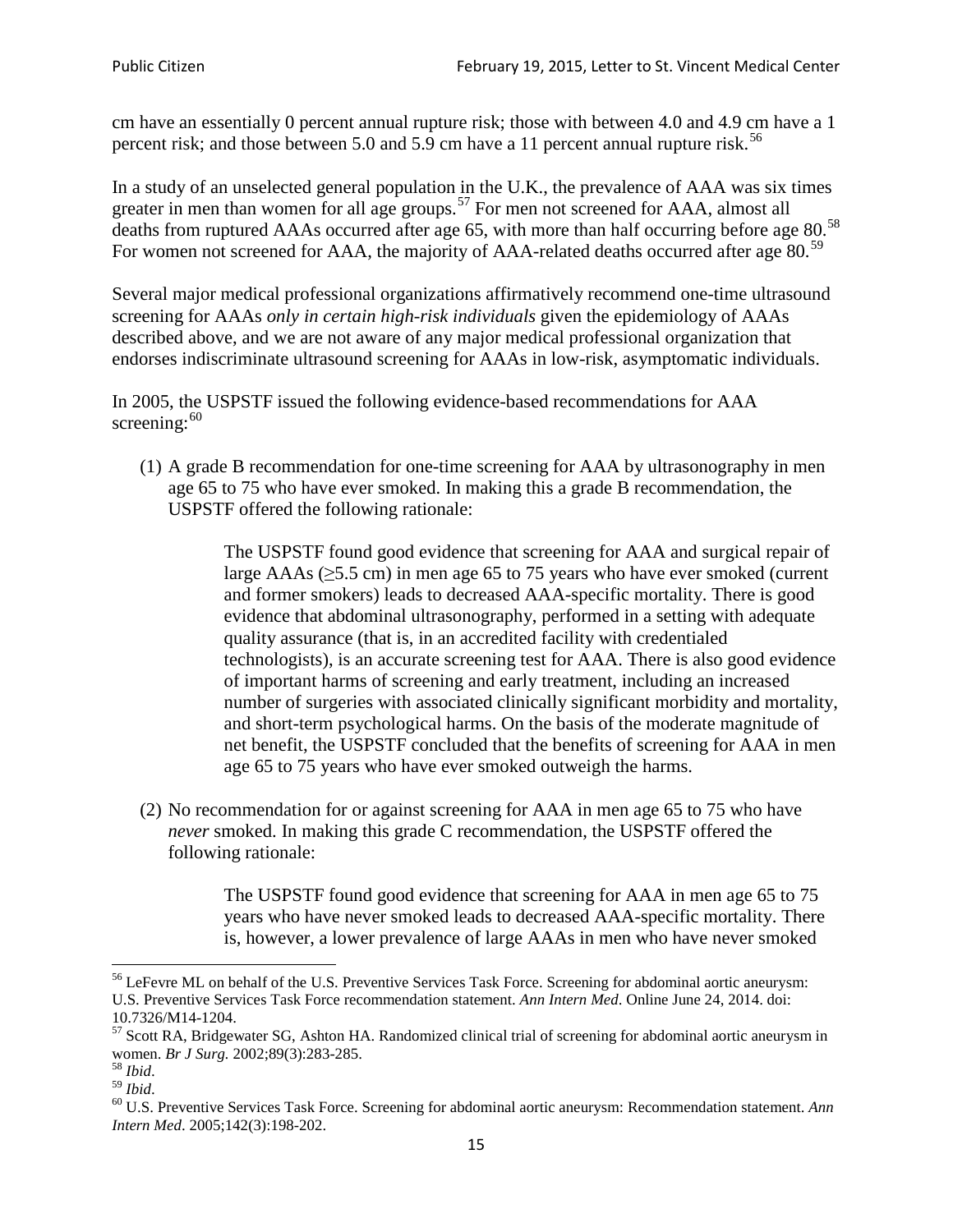compared with men who have ever smoked; thus, the potential benefit from screening men who have never smoked is small. There is good evidence that screening and early treatment lead to important harms, including an increased number of surgeries with associated clinically significant morbidity and mortality, and short-term psychological harms. The USPSTF concluded that the balance between the benefits and harms of screening for AAA is too close to make a general recommendation in this population.

(3) A grade D recommendation *against* routine screening for AAA in women. In making this a grade D recommendation, the USPSTF offered the following rationale:

> Because of the low prevalence of large AAAs in women, the number of AAArelated deaths that can be prevented by screening this population is small. There is good evidence that screening and early treatment result in important harms, including an increased number of surgeries with associated morbidity and mortality, and psychological harms. The USPSTF concluded that the harms of screening women for AAA therefore outweigh the benefits.

In June 2014, the USPSTF issued a revised recommendation statement, based on an updated review of the available evidence published between January 2004 and January 2013.<sup>[61](#page-15-0)</sup> The updated recommendations differ slightly from the 2005 recommendations and include the following: $62$ 

(1) A grade B recommendation for one-time screening for AAA with ultrasonography in men ages 65 to 75 who have ever smoked (no change from 2005). The USPSTF provided the following updated rationale for this unchanged recommendation:

> Four large, population-based, randomized, controlled trials (RCTs) show that invitation to 1-time screening for AAA is associated with reduced AAA-specific mortality in men. This benefit begins 3 years after testing and persists up to 15 years. In addition, risk reduction for AAA rupture and emergency surgery persists up to 10 to 13 years.

> In the 2 highest-quality trials, the relative reduction in AAA-specific mortality after 13 years was 42% to 66%. In the largest trial, where prevalence of AAA was approximately 5% in the screened group, screening was associated with an absolute risk reduction in death of 1.4 per 1000 men.

Abdominal aortic aneurysms are most prevalent in men who have ever smoked, occurring in approximately 6% to 7% of this population. This prevalence increases the importance of screening in these men because it maximizes the absolute benefit that could be achieved (that is, it improves the likelihood that

<span id="page-15-0"></span><sup>61</sup> Guirguis-Blake JM, Beil TL, Senger CA Whitlock EP. Ultrasonography screening for abdominal aortic aneurysms: A systematic review for the U.S. Preventive Services Task Force. *Ann Intern Med*. 2014;160(5):321- 329.

<span id="page-15-1"></span> $62$  LeFevre ML on behalf of the U.S. Preventive Services Task Force. Screening for abdominal aortic aneurysm: U.S. Preventive Services Task Force recommendation statement. *Ann Intern Med*. 2014;161(4):281-290..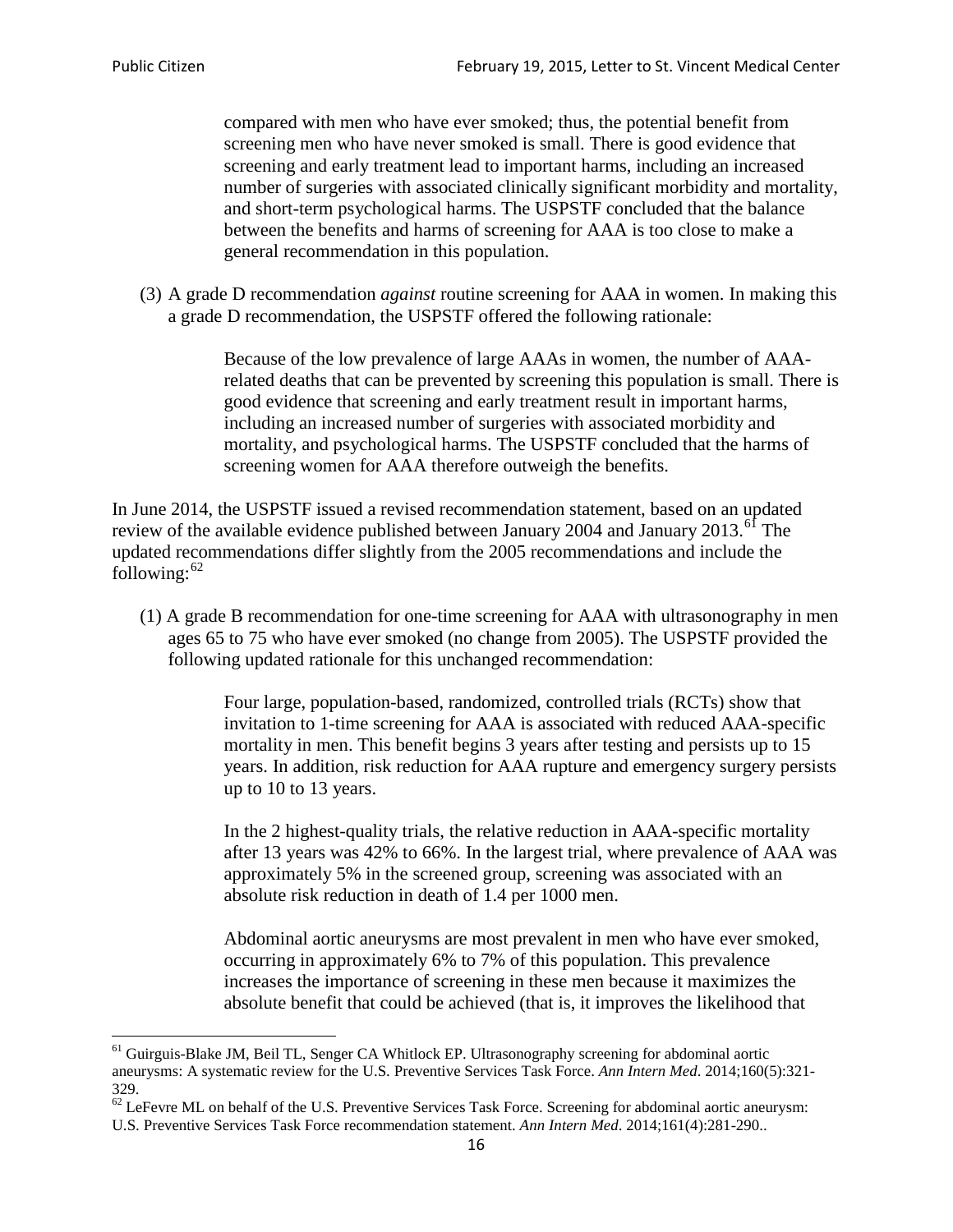men in this group will benefit from screening). Convincing evidence shows that 1-time screening with ultrasonography results in a moderate benefit in men aged 65 to 75 years who have ever smoked.

The USPSTF concluded with high certainty that screening for AAA with ultrasonography in men ages 65 to 75 who have ever smoked has a moderate net benefit.

(2) A grade C recommendation that clinicians *selectively* offer screening for AAA in men ages 65 to 75 who have never smoked rather than routinely screening all men in this group. Evidence indicates that the net benefit of screening all men ages 65 to 75 years who have never smoked is small. In determining whether this service is appropriate in individual cases, patients and clinicians should consider the balance of benefits and harms on the basis of evidence relevant to the patient's medical history, family history, other risk factors, and personal values. The USPSTF offered the following rationale for this new recommendation:

> Screening men overall reduces AAA-specific death, rupture, and emergency surgery. However, the lower prevalence of AAA in men who have never smoked (approximately 2%) substantially reduces the absolute benefit (that is, it greatly lowers the probability that men in this group will benefit from screening). Adequate evidence shows that 1-time screening for AAA with ultrasonography results in a small benefit in men aged 65 to 75 years who have never smoked.

The USPSTF also suggested the following clinical considerations with respect to this new recommendation:

Despite the demonstrated benefits of screening for AAA in men overall, the lower prevalence of AAA in male never-smokers versus male ever-smokers suggests that clinicians should consider a patient's risk factors and the potential for harm before screening for AAA rather than routinely offering screening to all male never-smokers. Important risk factors for AAA include older age and a firstdegree relative with an AAA; other risk factors include a history of other vascular aneurysms, coronary artery disease, cerebrovascular disease, atherosclerosis, hypercholesterolemia, obesity, and hypertension. Factors associated with a reduced risk for AAA include African American race, Hispanic ethnicity, and diabetes.

(3) An I statement concluding that the current evidence is insufficient to assess the balance of benefits and harms of screening for AAA in women ages 65 to 75 who have ever smoked. (An I statement means the USPSTF concludes that the current evidence is insufficient to assess the balance of benefits and harms of the service. Evidence may be lacking, of poor quality, or conflicting, and the balance of benefits and harms cannot be determined.) The USPSTF offered the following rationale for this draft statement:

> *Potential Preventable Burden.* A screening study in Sweden found that the prevalence of AAA in women aged 70 years was low (0.8%) for ever-smokers but increased to 2.0% for current smokers. A meta-analysis of individual-patient data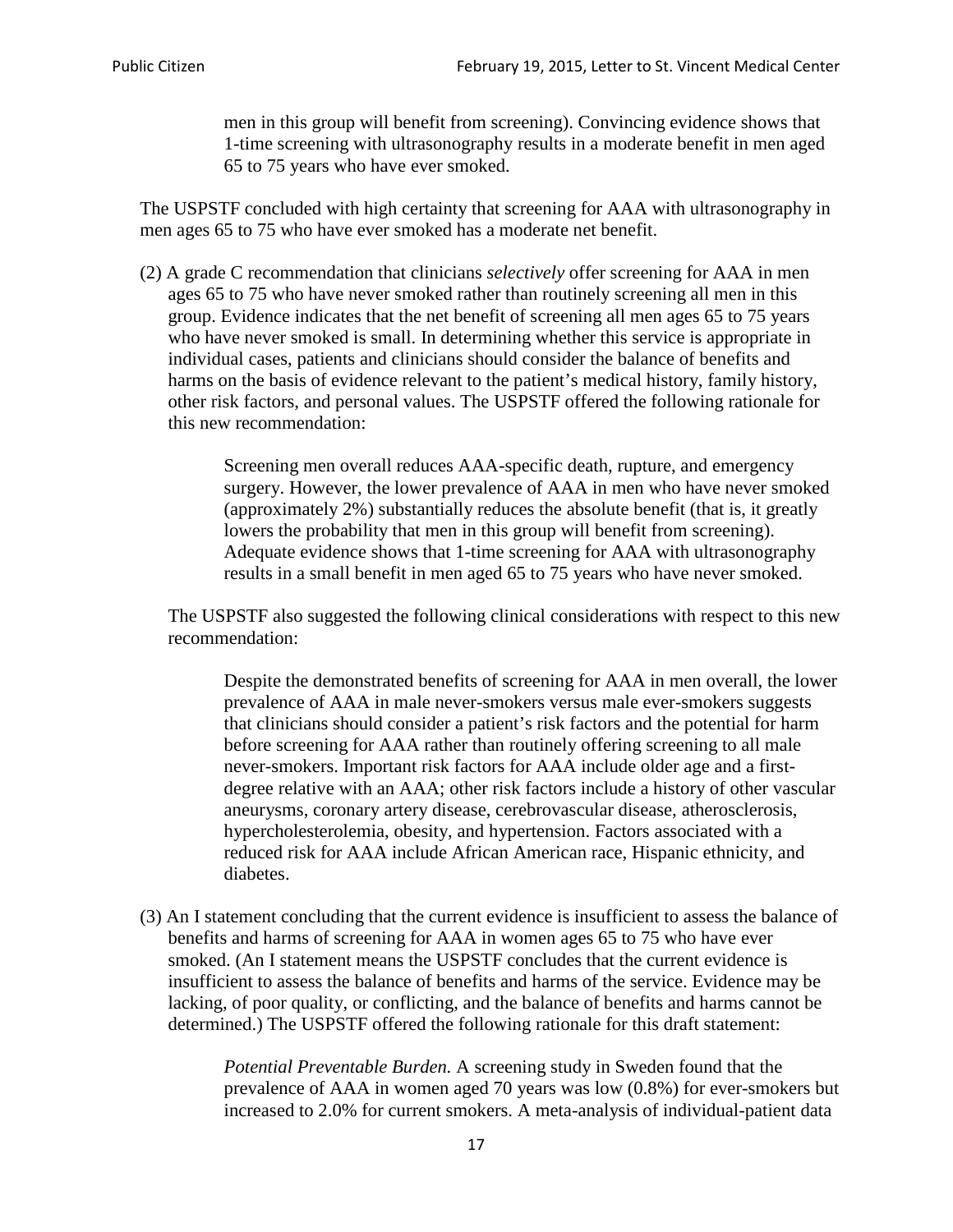found that women have a higher risk than men for AAA rupture at the same diameter (hazard ratio [HR], 3.76 [95% CI, 2.58 to 5.47]). However, AAAassociated deaths occur at an older age in women (at a time of increased competing causes of death and a declining benefit–risk ratio for operative interventions), with 70% of deaths occurring after age 80 years in women compared with fewer than 50% in men. In the only screening RCT that included women, most screen-detected AAAs in women were small (3.0 to 3.9 cm) and AAA-specific mortality was low in screened and unscreened women  $(<0.2\%)$ after 10 years.

*Potential Harms.* Four RCTs (primarily done in men) showed that screening for AAA doubled the rate of AAA-associated surgeries, largely driven by an increase in elective surgeries. Most screen-detected AAAs were below the 5.5-cm threshold for immediate repair. This finding generally results in long-term or lifelong surveillance and is probably associated with some amount of overtreatment, although the magnitude of this burden is difficult to quantify.

Most screening trials reported an associated decrease in emergency AAA repairs and a reduced 30-day mortality rate associated with emergency surgery in populations invited to screen, although mortality associated with elective surgery was not reduced. Operative mortality associated with AAAs is higher in women than in men (7% vs. 5% for open repair and 2% vs. 1% for endovascular repair, respectively).

*Costs.* In addition to the cost of ultrasonography screening (approximately \$100), the estimated potential associated cost of elective surgery to repair a screendetected AAA ranges from \$37 000 to \$43 000. Potential opportunity costs also may arise, because screening may take the place of other preventive activities that may be more beneficial to the patient.

*Current Practice.* Screening for AAA is provided as part of the "welcome-to-Medicare visit" for women who have a family history of AAA. However, the evidence is insufficient to accurately characterize current practice patterns related to screening for AAA in women.

A retrospective analysis from 2000 to 2010 used the National Inpatient Sample, a database that has a stratified 20% random sample of all nonfederal inpatient hospital admissions in the United States. This analysis found that women are more likely than men to have open surgery versus endovascular aneurysm repair (EVAR) for unruptured AAA (24% vs. 17%, respectively), potentially because of issues with access to the iliac artery (that is, smaller artery size) that may preclude endovascular management.

A retrospective review of 4026 AAA repairs in the Vascular Study Group of New England database (a voluntary registry from 30 academic and community hospitals in the 6 New England states) reported that women were more likely than men to have open surgery versus EVAR and to be older and have smaller aortic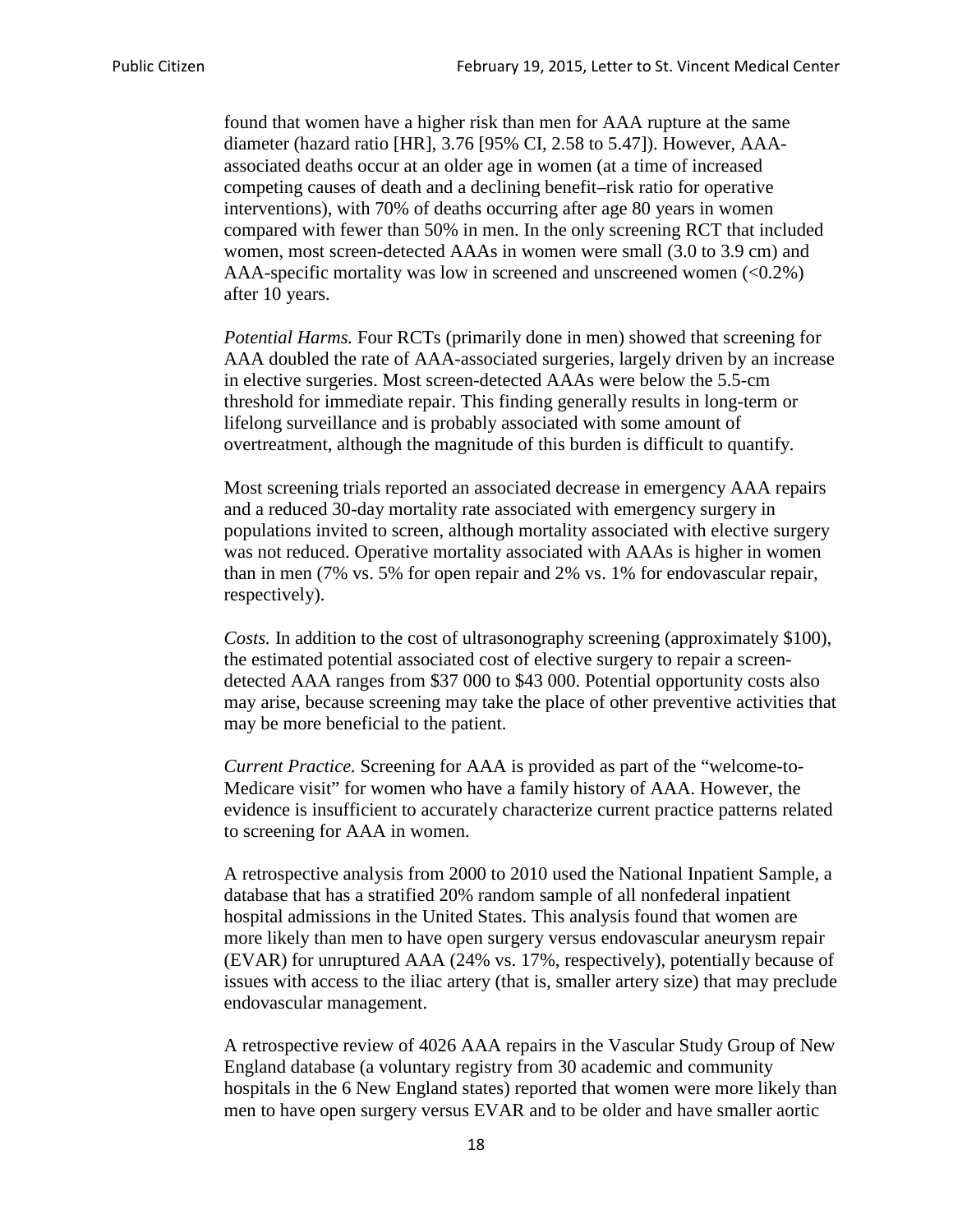diameters at the time of repair. Postoperative complications were higher in women than in men after elective EVAR or open repair, including emergency reoperations, dysrhythmias, leg ischemia or emboli, bowel ischemia, or need for discharge to another medical facility rather than home.

(4) A grade D recommendation *against* routine screening for AAA in women who have never smoked. The USPSTF offered the following rationale for this draft updated recommendation:

> The prevalence of AAA in women who have never smoked is low (0.03% to 0.60% in women aged 50 to 79 years). The evidence also shows no apparent benefit of screening for AAA in women. The USPSTF therefore concludes that adequate evidence shows that the absolute benefit of 1-time screening for AAA with ultrasonography in women who have never smoked can effectively be bounded at none or almost none.

In discussing the harms of detection and early treatment of AAAs, the USPSTF noted the following: $63$ 

In the available trials, groups invited to screening were approximately twice as likely as control groups to have any AAA surgery within 3 to 5 years, predominantly driven by an increase in elective surgeries. More than 90% of AAAs identified by screening were below the 5.5-cm threshold for immediate repair. Detecting smaller AAAs generally leads to long-term (potentially lifelong) surveillance.

A person's risk for death related to elective surgery for AAA is lower than that for death related to emergency surgery for rupture. However, the increase in the overall rates of detection and surgery in the screening groups still potentially represents a harm. A proportion of AAAs will never rupture because they do not advance or because a person dies of a competing cause.

The exact extent of overdiagnosis and overtreatment is difficult to estimate. One study from Massachusetts General Hospital reviewed 24 000 consecutive autopsies between 1952 and 1975 and found that 75% of the 473 patients who died with an undetected or unoperated AAA had a cause of death not related to the AAA (41% were >5.1 cm in diameter). Given that even elective treatment is associated with some risk for perioperative mortality, overtreatment is an important issue to consider when deciding whether to screen for this condition....

Convincing evidence shows that the harms associated with 1-time screening for AAA with ultrasonography are at least small in all populations and potentially higher in women because of their higher risk for operative mortality.

In 2011, the Society for Vascular Surgery issued a position statement on vascular screening recommending a one-time ultrasound screening for AAA for all men age 65 or older and

<span id="page-18-0"></span><sup>63</sup> *Ibid*.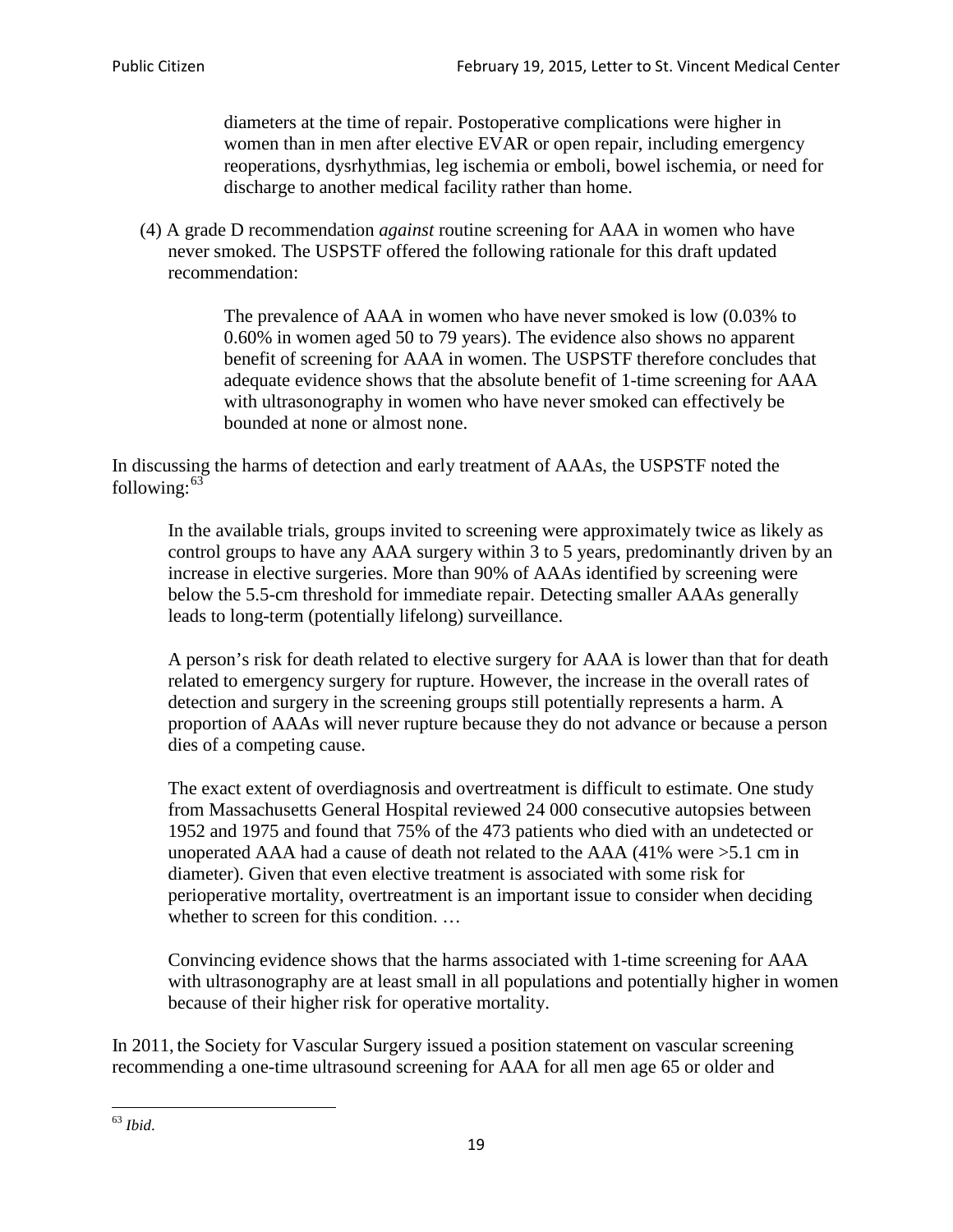screening men as early as age 55 who have a family history of AAA.<sup>[64](#page-19-0)</sup> The society also recommended one-time ultrasound screening for AAA for all women age 65 or older who have a family history of AAA or have smoked.

In 2012, the ACCF, American College of Radiology, American Institute of Ultrasound in Medicine, American Society of Echocardiography, American Society of Nephrology, Intersocietal Commission for the Accreditation of Vascular Laboratories, Society for Cardiovascular Angiography and Interventions, Society of Cardiovascular Computed Tomography, Society for Interventional Radiology, Society for Vascular Medicine, and Society for Vascular Surgery jointly issued evidence-based appropriate use criteria for noninvasive vascular testing (ultrasound and physiological testing) for a variety of possible indications.<sup>[65](#page-19-1)</sup> For each indication, these organizations classified the use of noninvasive vascular testing into one of the following three categories:

- **Appropriate:** The test is one in which the expected incremental information, combined with clinical judgment, exceeds the expected negative consequences — including the risks of the procedure itself and the downstream impact of poor test performance such as delay in diagnosis (false-negatives) or inappropriate diagnosis (false-positives) — by a sufficiently wide margin for the specific indication that the procedure is generally considered acceptable care and a reasonable approach for the indication.
- **Uncertain:** The test *may* be generally acceptable and *may* be a reasonable approach for the specific indication; uncertainty also implies that more research and/or patient information is needed to classify the indication definitively.
- **Inappropriate:** The test *is not* generally acceptable and *is not* a reasonable approach for the specific indication.

These organizations classify screening for AAA as *inappropriate* for anyone under age 65 with no history of smoking, except as noted below. They also classify such screening as *uncertain* for anyone 65 or older with no history of smoking.

These organizations did classify screening for AAA as *appropriate* for the following subgroups:

- Adults older than age 60 with a first-degree relative with an AAA.
- Adults age 65 or older who are current or former smokers.

In summary, the USPSTF and many other major medical professional organizations recommended against routine screening for AAA, or designate such screening as inappropriate for those individuals who are not at high risk for developing AAA. Screening for AAA in the

<span id="page-19-0"></span><sup>64</sup> Society for Vascular Surgery. SVS Position Statement on Vascular Screenings. January 2011. [http://www.vascularweb.org/about/positionstatements/Pages/svs-position-statement-on-vascular-screening.aspx.](http://www.vascularweb.org/about/positionstatements/Pages/svs-position-statement-on-vascular-screening.aspx) 

<span id="page-19-1"></span>Accessed August 21, 2014.<br><sup>65</sup> Mohler ER, Gornik HL, Gerhard-Herman M, et al. ACCF/ACR/AIUM/ASE/ASN/ICAVL/SCAI/SCCT/SIR/ SVM/SVS 2012 appropriate use criteria for peripheral vascular ultrasound and physiological testing part I: Arterial ultrasound and physiological testing*. J Am Coll Cardiol*. 2012;60(3):242-276.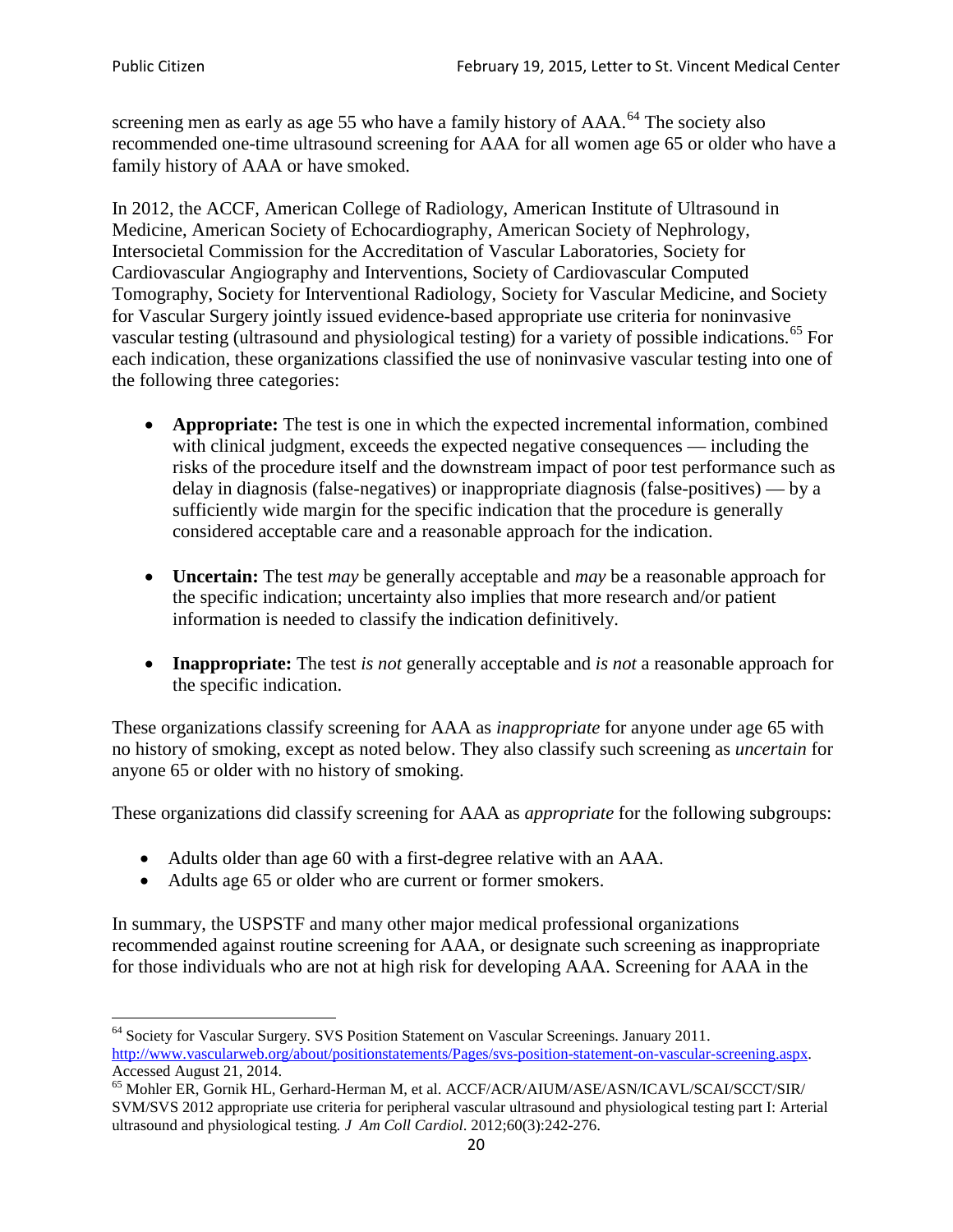general, asymptomatic population has *not* been shown to significantly improve clinical outcome and is likely to do more harm than good.

## **D. Peripheral Arterial Disease Test:**

The Life Line Screening online promotional materials state:<sup>[66](#page-20-0)</sup>

Peripheral Arterial Disease (PAD), more commonly known as hardening of the arteries, affects about eight million Americans. It is a condition in which the large and mediumsized arteries supplying blood to the legs become narrow or clogged, constricting the flow of blood. PAD is caused by atherosclerosis, a gradual process in which cholesterol and scar tissue build up, forming a substance called plaque that clogs the artery. PAD not only causes pain and disability, it also is associated with a much higher risk of heart disease. …

Peripheral Arterial Disease Screening

o A quick, easy and non-invasive procedure, PAD screening is done by using the ankle-brachial index (ABI). After removing your socks and shoes, you will have pressure cuffs placed around your upper arms and ankles. A small ultrasound device will then measure the systolic blood pressure in your limbs. …

Who should have a peripheral arterial disease screening?

• Anyone with risk factors

How often should I get a peripheral arterial disease screening?

• Annually

In 2012, the ACCF, American College of Radiology, American Institute of Ultrasound in Medicine, American Society of Echocardiography, American Society of Nephrology, Intersocietal Commission for the Accreditation of Vascular Laboratories, Society for Cardiovascular Angiography and Interventions, Society of Cardiovascular Computed Tomography, Society for Interventional Radiology, Society for Vascular Medicine, and Society for Vascular Surgery jointly issued evidence-based appropriate use criteria for noninvasive vascular testing (ultrasound and physiological testing) for a variety of possible indications. These appropriate use criteria identify the following as the only appropriate indications for lower extremity artery testing with ABI: patients with diminished pulses, femoral bruit, age greater than 50 with diabetes or smoking, or age greater than 70, which is consistent with ACC/AHA PAD guidelines. The evaluation with ABI for those younger than 50 and those with diabetes was classified as uncertain.<sup>[67](#page-20-1)</sup>

<span id="page-20-0"></span><sup>&</sup>lt;sup>66</sup> Life Line Screening. Peripheral arterial disease screening. [http://www.lifelinescreening.com/What-We-Do/What-](http://www.lifelinescreening.com/What-We-Do/What-We-Screen-For/Peripheral-Arterial-Disease)[We-Screen-For/Peripheral-Arterial-Disease.](http://www.lifelinescreening.com/What-We-Do/What-We-Screen-For/Peripheral-Arterial-Disease) Accessed January 9, 2015.<br><sup>67</sup> Mohler ER, Gornik HL, Gerhard-Herman M, et al. ACCF/ACR/AIUM/ASE/ASN/ICAVL/SCAI/SCCT/SIR/

<span id="page-20-1"></span>SVM/SVS 2012 appropriate use criteria for peripheral vascular ultrasound and physiological testing part I: Arterial ultrasound and physiological testing. *J Am Coll Cardiol*. 2012;60(3):242-276.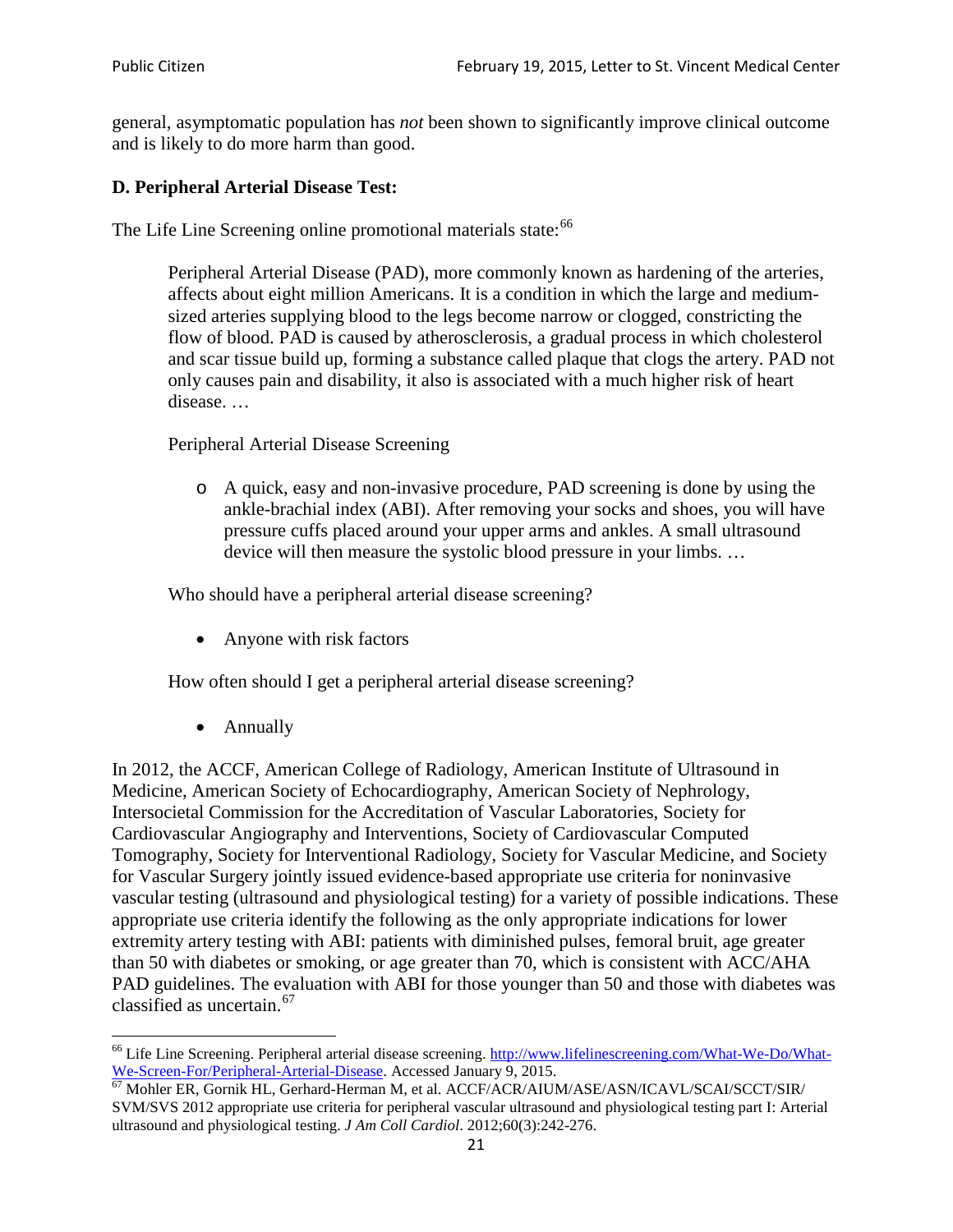In 2013, the USPSTF, based on a systematic review of the scientific literature,<sup>[68](#page-21-0)</sup> issued a grade I statement on ABI testing, concluding that the current evidence is *insufficient* to assess the balance of benefits and harms of screening for peripheral artery disease and cardiovascular disease risk assessment with ABI in adults.<sup>[69](#page-21-1)</sup> In making this statement, the USPSTF noted the following regarding its assessment of the possible benefits and harms of ABI screening:

### **Benefits of Detection and Early Treatment**

The USPSTF found no evidence that screening for and treatment of PAD in asymptomatic patients leads to clinically important benefits. It also reviewed the potential benefits of adding the ABI to the Framingham Risk Score (FRS) and found evidence that this results in some patient risk reclassification; however, how often the reclassification is appropriate or whether it results in improved clinical outcomes is not known.

Determining the overall benefit of ABI testing requires not only evidence on appropriate risk reclassification but also evidence that this reclassification leads to treatments shown to improve clinical outcomes. One randomized trial found that aspirin did not reduce [cardiovascular disease] events in patients with a low ABI. No studies assessed the effect of lipid-lowering therapy or other cardiovascular risk reduction interventions in patients with asymptomatic PAD and no known diagnosis of [cardiovascular disease] or diabetes. The USPSTF found inadequate evidence that early treatment of screen-detected PAD leads to improvement in clinical outcomes.

### **Harms of Detection and Early Treatment**

The USPSTF found no studies addressing the magnitude of harms of screening for PAD with the ABI; however, the direct harms to the patient of screening itself, beyond the time needed for the test, are probably minimal. Other harms resulting from testing may include false-positive results, exposure to gadolinium or contrast dye if magnetic resonance angiography (MRA) or computed tomography angiography (CTA) is used to confirm diagnosis, anxiety, labeling, and opportunity costs.

The USPSTF found inadequate evidence on the harms of early treatment of screendetected PAD. One study showed that low-dose aspirin treatment in asymptomatic patients with a low ABI may increase bleeding. Additional harms associated with treatment include use of unnecessary medications (or higher doses) and their resulting adverse effects and discontinuation of medications known to be effective in patients with established coronary artery disease (CAD) if the patient is reclassified to a lower risk category on the basis of a normal ABI.

We are not aware of any major medical professional organization that endorses such screening for peripheral vascular disease with ABI in the general asymptomatic population.

Moreover, treatment benefits for asymptomatic individuals with screen-detected PAD are not well established, and there appear to be no studies that directly assess the impact of screening

<span id="page-21-0"></span><sup>&</sup>lt;sup>68</sup> Lin JS, Olson CM, Johnson ES, Whitlock EP. The ankle-brachial index for peripheral artery disease screening and cardiovascular disease prediction among asymptomatic adults: A systematic evidence review for the U.S. Preventive Services Task Force. *Ann Intern Med.* 2013;159(5):333-341.<br><sup>69</sup> Moyer VA, U.S. Preventive Services Task Force. Screening for peripheral artery disease and cardiovascular

<span id="page-21-1"></span>disease risk assessment with the ankle–brachial index in adults: U.S. Preventive Service Task Force recommendation statement. *Ann Intern Med.* 2013;159(5):342-348.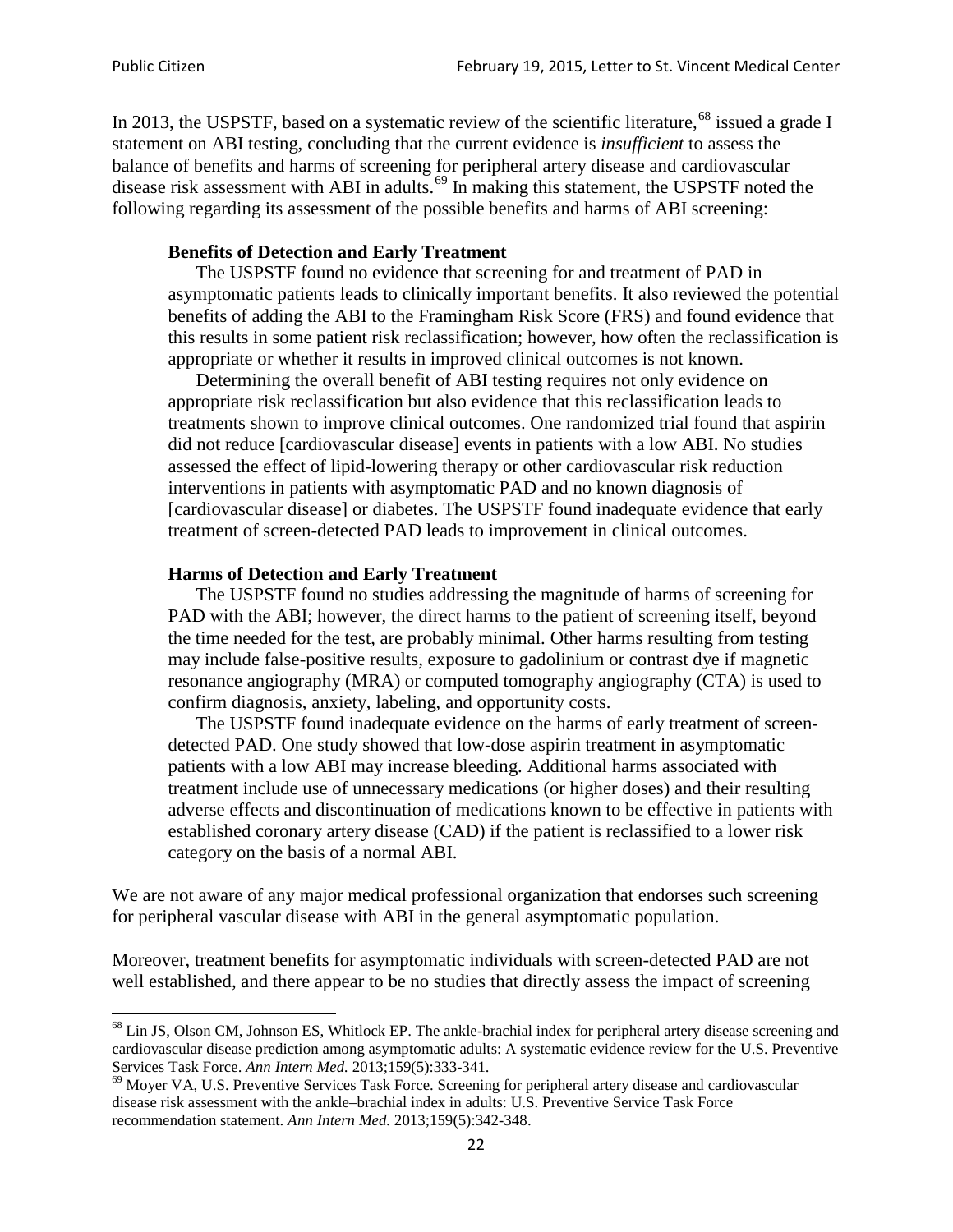unselected adults (or generally asymptomatic adults) with ABI on cardiovascular disease or PAD health outcomes.<sup>[70](#page-22-0)</sup>

## **E. Osteoporosis Screening/Bone Density Test**

The Life Line Screening online promotional materials state: $71$ 

Osteoporosis is a disease in which bone becomes extremely fragile. Bone is a complex living tissue that can be weakened by poor diet and lack of exercise.

As we age, bones begin to break down faster than new bone can be formed. Osteoporosis removes minerals from bones until they become so weak and brittle that they fracture very easily. Actions such as bending to pick up a newspaper, lifting a vacuum, or even coughing can cause a fracture. Some fractures, such as hip fractures, may require hospitalization or major surgery, and may result in disability or even death.

Screening for Osteoporosis

• An easy and painless procedure, an osteoporosis screening requires you to place your foot in an ultrasound device called a bone densitometer. This device then measures the bone mineral density [BMD] of your heel. The heel is measured because its bone is similar to that found in the hip, where fractures most often occur. …

Who should have an Osteoporosis screening?

• Anyone who has the risk factors associated with the disease ...

How often should I get an Osteoporosis screening?

• Annually

Several major medical professional organizations affirmatively recommend screening for osteoporosis in *certain high-risk individuals*, but we are not aware of any major medical professional organization that endorses such screening *annually* for any group of individuals.

In 2008, the American College of Physicians issued the following evidence-based recommendation for osteoporosis screening in men: $^{72}$  $^{72}$  $^{72}$ 

(1) Clinicians should periodically perform individualized assessment of risk factors for osteoporosis in older men (Grade: strong recommendation; moderate-quality evidence).

<span id="page-22-0"></span><sup>70</sup> [Lin JS,](http://www.ncbi.nlm.nih.gov/pubmed?term=Lin%20JS%5BAuthor%5D&cauthor=true&cauthor_uid=24156115) [Olson CM,](http://www.ncbi.nlm.nih.gov/pubmed?term=Olson%20CM%5BAuthor%5D&cauthor=true&cauthor_uid=24156115) [Johnson ES,](http://www.ncbi.nlm.nih.gov/pubmed?term=Johnson%20ES%5BAuthor%5D&cauthor=true&cauthor_uid=24156115) et al. *The Ankle Brachial Index for Peripheral Artery Disease Screening and Cardiovascular Disease Prediction in Asymptomatic Adults: A Systematic Evidence Review for the U.S. Preventive Services Task Force*. Rockville, MD: Agency for Healthcare Research and Quality; 2013.<br>http://www.ncbi.nlm.nih.gov/books/NBK164524. Accessed December 29, 2014.

<span id="page-22-1"></span> $\frac{1}{71}$  Life Line Screening. Osteoporosis screening/bone density test. [http://www.lifelinescreening.com/What-We-](http://www.lifelinescreening.com/What-We-Do/What-We-Screen-For/Osteoporosis)[Do/What-We-Screen-For/Osteoporosis.](http://www.lifelinescreening.com/What-We-Do/What-We-Screen-For/Osteoporosis) Accessed January 9, 2015. <sup>72</sup> Qaseem A, Snow V, Shekelle P, et al. Screening for osteoporosis in men: A clinical practice guideline from the

<span id="page-22-2"></span>American College of Physicians. *Ann Intern Med*. 2008;148(9):680-4.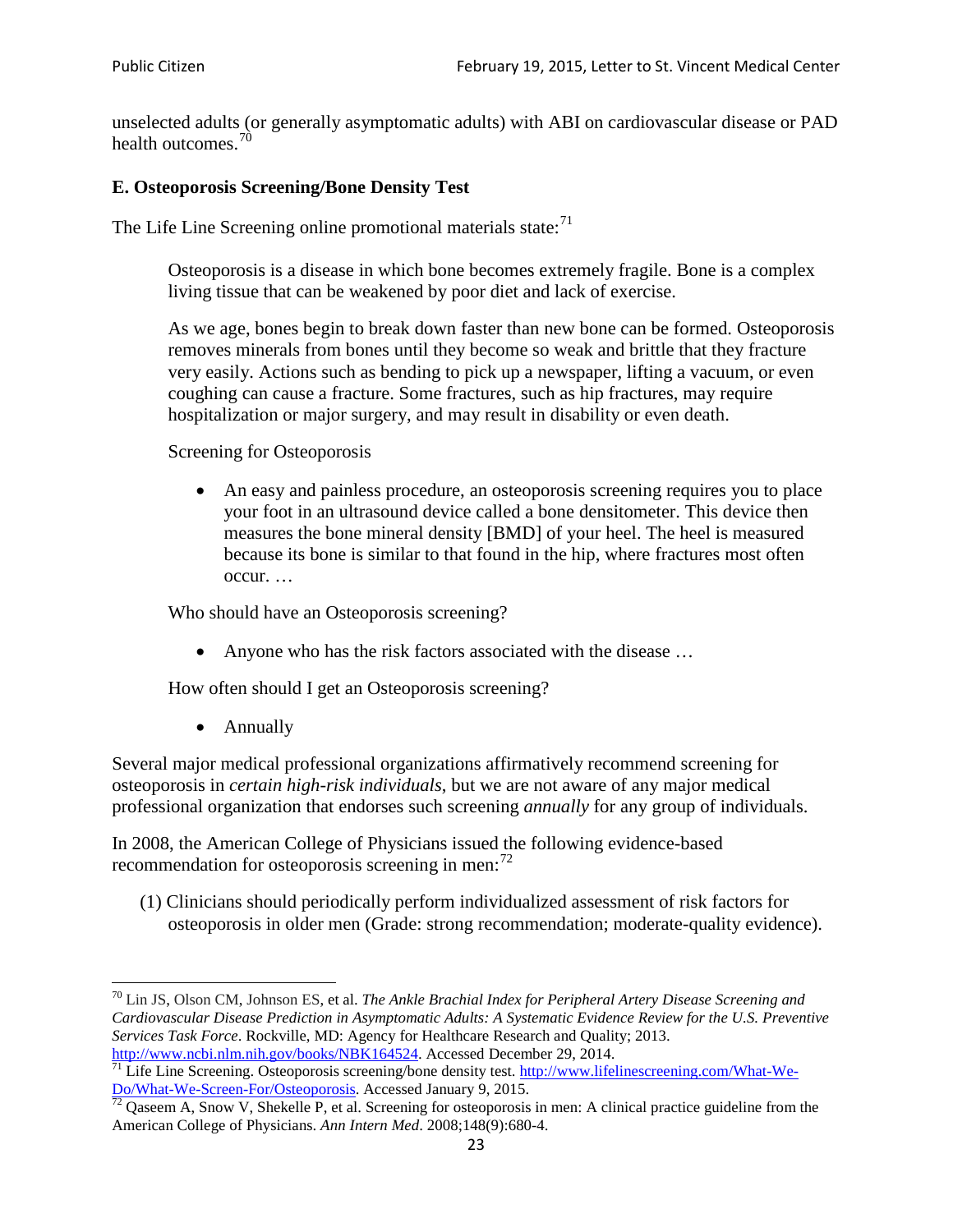A careful assessment of risk for osteoporosis in men is important. The appropriate age to start risk assessment is uncertain. However, by age 65 years, at least 6% of men have DXA [dual-energy X-ray absorptiometry]-determined osteoporosis, therefore, assessment of risk factors before this age is reasonable. Factors that increase the risk for osteoporosis in men include age (>70 years), low body weight (body mass index <20 to 25 kg/m2), weight loss  $\langle$  >10% [compared with the usual young or adult weight or weight loss in recent years]), physical inactivity (participates in no physical activities on a regular basis [walking, climbing stairs, carrying weights, housework, or gardening]), corticosteroid use, androgen deprivation therapy, and previous fragility fracture. Risk assessments should be updated periodically for men who choose not to be screened.

(2) Clinicians should obtain DXA for men who are at increased risk for osteoporosis and are candidates for drug therapy (Grade: strong recommendation; moderate-quality evidence).

Bone density measurement with DXA is the accepted reference standard for diagnosing osteoporosis in men. Men who are at increased risk for osteoporosis are candidates for DXA. Little evidence about alternatives to DXA exists. The 2 most studied methods are quantitative ultrasonography (usually of the calcaneus) and the OST [Osteoporosis Self-Assessment Tool]. Available evidence indicates that neither alternative is sufficiently sensitive or specific at predicting DXA-determined bone mass to be recommended as a substitute for DXA. Although 1 study has demonstrated a strong relationship between calcaneal ultrasonography and subsequent fracture, until treatment trials establish the effectiveness of therapy for osteoporosis diagnosed by ultrasonography rather than DXA, the role of ultrasonography in initiating therapy remains uncertain. No studies have evaluated the optimal intervals for repeated screening by using BMD measurement with DXA.

The evidence review showed that calcaneal ultrasonography predicts DXA-determined osteoporosis only modestly well. However, more important, it was a strong predictor of fracture in men. This may be because ultrasonography identifies other bone properties, such as bone quality, which may not be identified on DXA. Because treatment trials have not measured the effectiveness of therapy for osteoporosis diagnosed by ultrasonography rather than DXA, the role of ultrasonography in diagnosis remains uncertain.

In 2011, the USPSTF issued the following updated evidence-based recommendations for osteoporosis screening:<sup>[73](#page-23-0)</sup>

(1) A grade B recommendation for screening for osteoporosis in women aged 65 years or older and in younger women whose fracture risk is equal to or greater than that of a 65 year-old white woman who has no additional risk factors. In making this a grade B recommendation, the USPSTF offered the following rationale:

> No controlled studies have evaluated the effect of screening for osteoporosis on fracture rates or fracture-related morbidity or mortality.

<span id="page-23-0"></span><sup>&</sup>lt;sup>73</sup> U.S. Preventive Services Task Force. Screening for osteoporosis: U.S. Preventive Services Task Force recommendation statement. *Ann Intern Med*. 2011;154(5):356-364.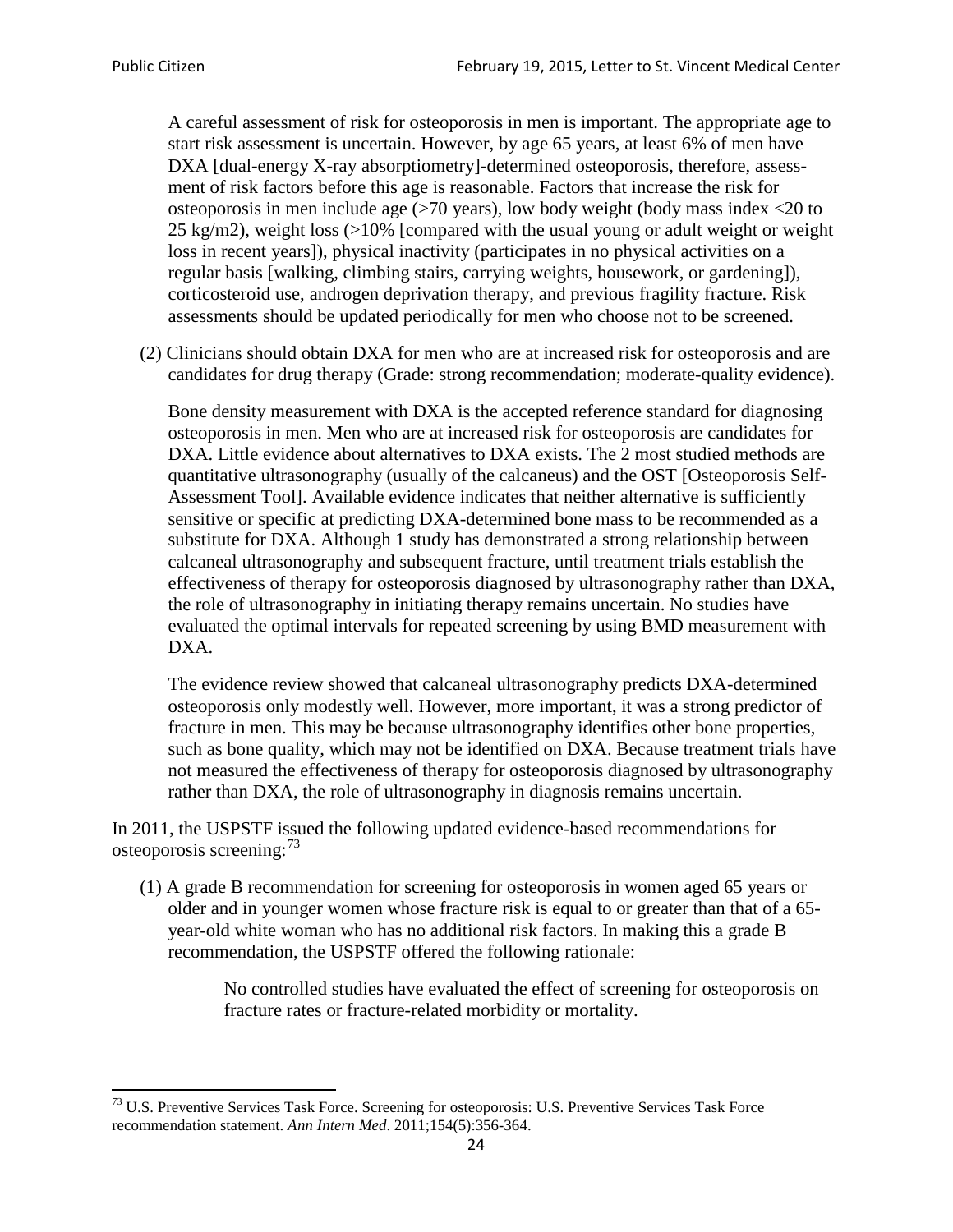In postmenopausal women who have no previous osteoporotic fractures, the USPSTF found convincing evidence that drug therapies reduce the risk for fractures. In women aged 65 years or older and in younger women whose fracture risk is equal to or greater than that of a 65-year-old white woman who has no additional risk factors, the USPSTF judged that the benefit of treating screeningdetected osteoporosis is at least moderate.

(2) An I statement concluding that the current evidence is insufficient to assess the balance of benefits and harms of screening for osteoporosis in men.

> Because of the lack of relevant studies, the USPSTF found inadequate evidence that drug therapies reduce the risk for fractures in men who have no previous osteoporotic fractures. The USPSTF identified the absence of randomized trials of primary fracture prevention in men who have osteoporosis as a critical gap in the evidence.

The USPSTF concludes that for men, evidence of the benefits of screening for osteoporosis is lacking and the balance of benefits and harms cannot be determined.

In discussing how often women should be screened for osteoporosis, the USPSTF noted the following: $74$ 

The potential value of rescreening women whose initial screening test did not detect osteoporosis is to improve fracture risk prediction. Evidence is lacking about optimal intervals for repeated screening and whether repeated screening is necessary in a woman with normal BMD. Because of limitations in the precision of testing, a minimum of 2 years may be needed to reliably measure a change in BMD; however, longer intervals may be necessary to improve fracture risk prediction. A prospective study of 4124 women aged 65 years or older found that neither repeated BMD measurement nor the change in BMD after 8 years was more predictive of subsequent fracture risk than the original measurement.

In 2012, the American College of Obstetricians and Gynecologists (ACOG) issued the following updated evidence-based recommendations on screening women for osteoporosis:<sup>[75](#page-24-1)</sup>

Bone density screening for women should begin at age 65 years. DXA absorptiometry screening can be used selectively for women younger than 65 years if they are postmenopausal and have other significant risk factors for osteoporosis or fracture.

Regarding how often women should be screened for osteoporosis, the ACOG recommended the following: $^{76}$  $^{76}$  $^{76}$ 

(1) In the absence of new risk factors, DXA screening should not be performed more frequently than every 2 years.

<span id="page-24-2"></span><span id="page-24-1"></span><span id="page-24-0"></span><sup>74</sup> *Ibid.* <sup>75</sup> American College of Obstetricians and Gynecologists. Osteoporosis. September 17, 2012. [http://www.guideline.gov/content.aspx?id=38413#Section420.](http://www.guideline.gov/content.aspx?id=38413#Section420) Accessed January 7, 2015.<br><sup>76</sup> *Ibid.*